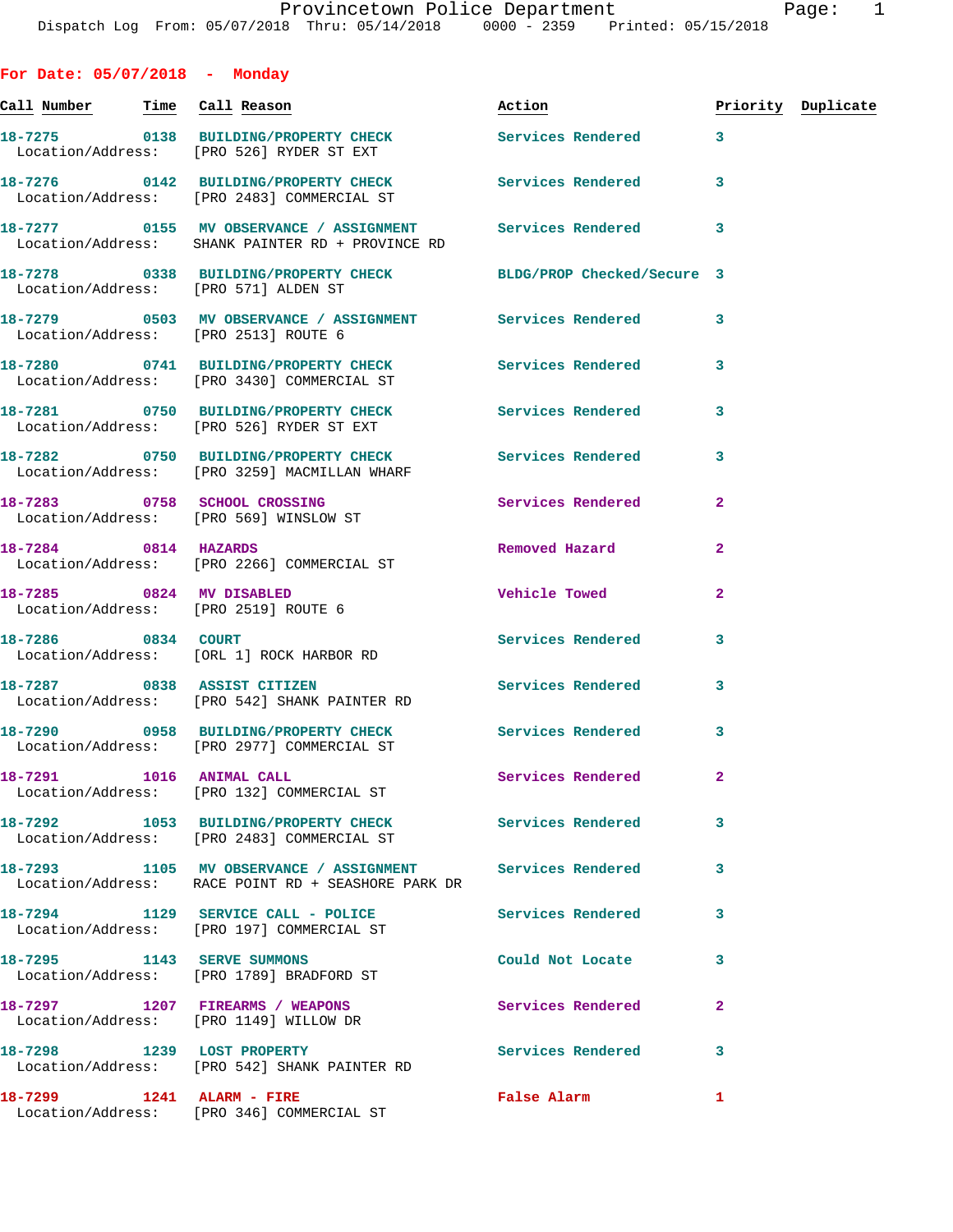|                                  |                                                                                                                   | Provincetown Police Department | Page: 2      |
|----------------------------------|-------------------------------------------------------------------------------------------------------------------|--------------------------------|--------------|
|                                  | Dispatch Log From: 05/07/2018 Thru: 05/14/2018   0000 - 2359   Printed: 05/15/2018                                |                                |              |
|                                  | 18-7300 1358 SERVICE CALL - POLICE Services Rendered 3<br>Location/Address: [PRO 2391] BRADFORD ST                |                                |              |
|                                  | 18-7301 1421 PARK, WALK & TALK Services Rendered<br>Location/Address: [PRO 3442] COMMERCIAL ST                    |                                | $\mathbf{2}$ |
|                                  | 18-7304 1458 SERVICE CALL - POLICE Services Rendered<br>Location/Address: [PRO 569] WINSLOW ST                    |                                | $\mathbf{3}$ |
|                                  | 18-7305 1549 PARK, WALK & TALK Services Rendered Location/Address: [PRO 105] COMMERCIAL ST                        |                                | $\mathbf{2}$ |
|                                  | 18-7306 1607 MV COMPLAINT<br>Location/Address: PRISCILLA ALDEN RD                                                 | Services Rendered              | $\mathbf{2}$ |
|                                  | 18-7308 1634 MV OBSERVANCE / ASSIGNMENT Services Rendered<br>Location/Address: SHANK PAINTER RD + JEROME SMITH RD |                                | 3            |
|                                  | 18-7309 1634 PHONE SCAM<br>Location/Address: [PRO 1434] STANDISH ST                                               | Services Rendered              | $\mathbf{2}$ |
|                                  | 18-7310 1650 LOST CELLPHONE<br>Location/Address: [PRO 80] CARVER ST                                               | Services Rendered              | 3            |
|                                  | 18-7311 1718 SERVICE CALL - POLICE 3 Services Rendered 3<br>Location/Address: [PRO 3296] SHANK PAINTER RD         |                                |              |
|                                  | 18-7312 1723 SERVICE CALL - POLICE Services Rendered<br>Location/Address: [PRO 542] SHANK PAINTER RD              |                                | $\mathbf{3}$ |
|                                  | 18-7313 1758 BUILDING/PROPERTY CHECK BLDG/PROP Checked/Secure 3<br>Location/Address: [PRO 2483] COMMERCIAL ST     |                                |              |
|                                  | 18-7316 1856 MEDICAL EMERGENCY<br>Location/Address: [PRO 440] HARRY KEMP WAY                                      | Transported to Hospital 1      |              |
|                                  | 18-7317 1928 BUILDING/PROPERTY CHECK BLDG/PROP Checked/Secure 3<br>Location/Address: [PRO 539] SHANK PAINTER RD   |                                |              |
|                                  | 18-7320 2153 BUILDING/PROPERTY CHECK BLDG/PROP Checked/Secure 3<br>Location/Address: [PRO 175] COMMERCIAL ST      |                                |              |
| For Date: $05/08/2018$ - Tuesday |                                                                                                                   |                                |              |
|                                  | 18-7322 0014 BAR CHECK<br>Location/Address: [PRO 484] MASONIC PL                                                  | BLDG/PROP Checked/Secure 2     |              |
|                                  | 18-7323 0019 BAR CHECK<br>Location/Address: [PRO 3443] COMMERCIAL ST                                              | BLDG/PROP Checked/Secure 2     |              |
|                                  | 18-7324 0023 BUILDING/PROPERTY CHECK<br>Location/Address: [PRO 3259] MACMILLAN WHARF                              | <b>Services Rendered</b>       | 3            |
|                                  | 18-7325 0023 BAR CHECK<br>Location/Address: [PRO 2737] COMMERCIAL ST                                              | BLDG/PROP Checked/Secure 2     |              |
|                                  | 18-7326 0036 MV OBSERVANCE / ASSIGNMENT Services Rendered<br>Location/Address: BRADFORD ST + HOWLAND ST           |                                | 3            |
| 18-7327 0036 MV STOP             | Location/Address: COMMERCIAL ST + SNAIL RD<br>Refer To Citation: $\frac{18-380-\text{CN}}{}$                      | VERBAL WARNING 3               |              |
|                                  | 18-7328 0132 TRAFFIC CONTROL<br>Location/Address: BRADFORD ST + CARVER ST                                         | Services Rendered              | 3            |
| 18-7329 0155 TRAFFIC CONTROL     | Location/Address: BRADFORD ST + SHANK PAINTER RD                                                                  | Services Rendered              | 3            |
|                                  | 18-7330 0415 MV OBSERVANCE / ASSIGNMENT No Action Required 3                                                      |                                |              |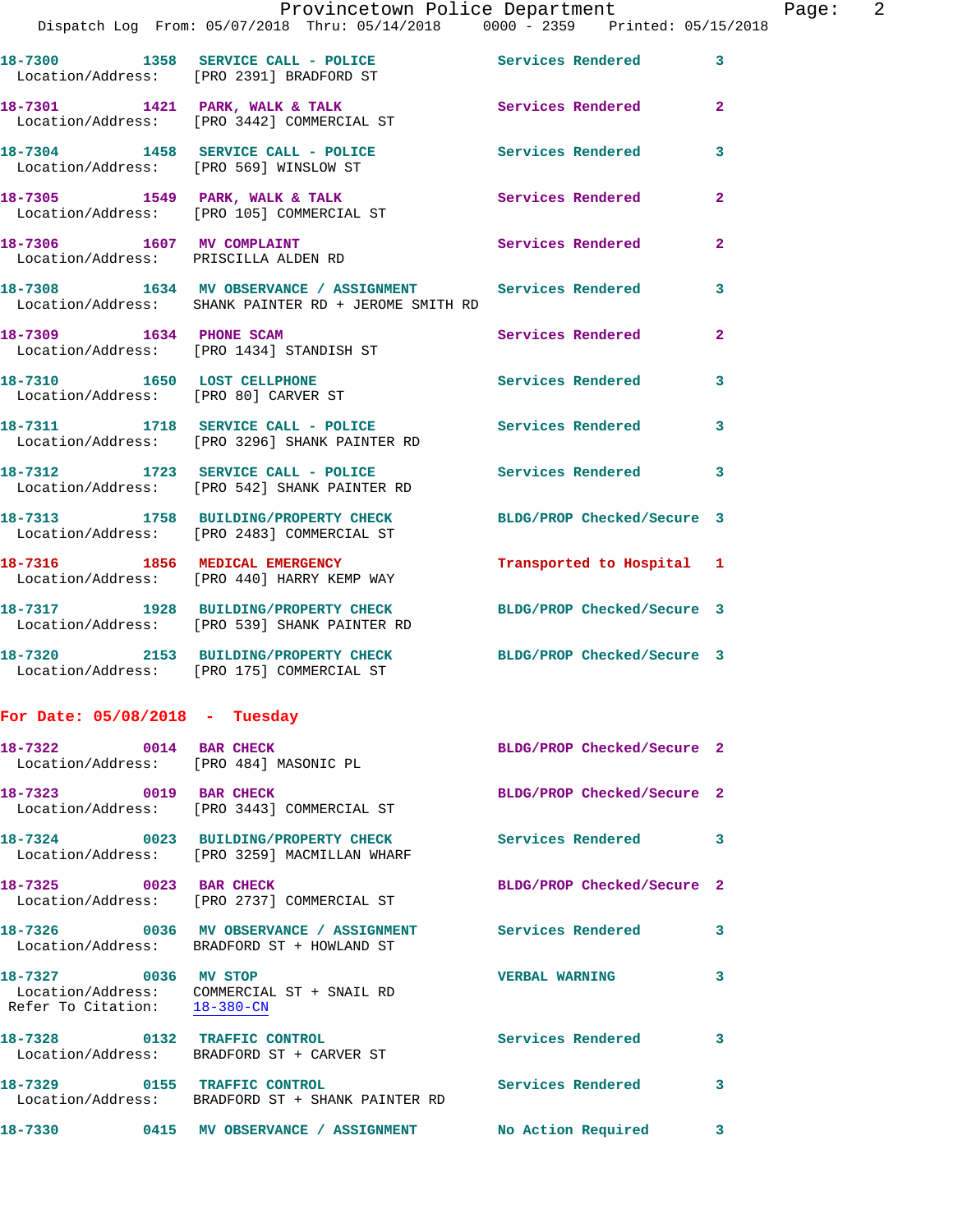|                                                                                              | Dispatch Log From: 05/07/2018 Thru: 05/14/2018 0000 - 2359 Printed: 05/15/2018                                  | Provincetown Police Department | Page: 3      |
|----------------------------------------------------------------------------------------------|-----------------------------------------------------------------------------------------------------------------|--------------------------------|--------------|
|                                                                                              | Location/Address: [PRO 2577] BRADFORD ST                                                                        |                                |              |
|                                                                                              | 18-7331 0555 BUILDING/PROPERTY CHECK BLDG/PROP Checked/Secure 3<br>Location/Address: [PRO 530] SHANK PAINTER RD |                                |              |
|                                                                                              | 18-7332 0600 BUILDING/PROPERTY CHECK BLDG/PROP Checked/Secure 3<br>Location/Address: [PRO 1638] COMMERCIAL ST   |                                |              |
|                                                                                              | 18-7333 0604 BUILDING/PROPERTY CHECK BLDG/PROP Checked/Secure 3<br>Location/Address: [PRO 182] COMMERCIAL ST    |                                |              |
|                                                                                              | 18-7334 0611 BUILDING/PROPERTY CHECK BLDG/PROP Checked/Secure 3<br>Location/Address: [PRO 175] COMMERCIAL ST    |                                |              |
| 18-7335 0635 HAZARDS                                                                         | Location/Address: BRADFORD ST + PLEASANT ST                                                                     | Removed Hazard                 | $\mathbf{2}$ |
|                                                                                              | 18-7336 6754 BUILDING/PROPERTY CHECK Services Rendered<br>Location/Address: [PRO 3259] MACMILLAN WHARF          |                                | $\mathbf{3}$ |
|                                                                                              | 18-7340 0800 SCHOOL CROSSING<br>Location/Address: [PRO 569] WINSLOW ST                                          | Services Rendered              | $\mathbf{2}$ |
|                                                                                              | 18-7337 0801 BUILDING/PROPERTY CHECK Services Rendered<br>Location/Address: [PRO 182] COMMERCIAL ST             |                                | $\mathbf{3}$ |
|                                                                                              | 18-7338 0803 BUILDING/PROPERTY CHECK Services Rendered<br>Location/Address: [PRO 175] COMMERCIAL ST             |                                | 3            |
|                                                                                              | 18-7339 0830 BUILDING/PROPERTY CHECK Services Rendered 3<br>Location/Address: [PRO 2490] PROVINCELANDS RD       |                                |              |
|                                                                                              | 18-7341 0832 TRAFFIC CONTROL<br>Location/Address: [PRO 725] BRADFORD ST                                         | Services Rendered              | 3            |
| 18-7342 0856 911 - GENERAL                                                                   | Location/Address: [PRO 569] WINSLOW ST                                                                          | Services Rendered              | $\mathbf{1}$ |
| Location/Address: [PRO 3440] ROUTE 6                                                         | 18-7343 0954 MV OBSERVANCE / ASSIGNMENT Services Rendered                                                       |                                | 3            |
| 18-7344 0956 MV STOP<br>Location/Address: [PRO 2513] ROUTE 6<br>Refer To Citation: 18-381-CN |                                                                                                                 | <b>VERBAL WARNING</b>          | $\mathbf{3}$ |
| Location/Address: [PRO 94] BRADFORD ST                                                       |                                                                                                                 |                                | $\mathbf{3}$ |
| 18-7347 1129 GENERAL INFO                                                                    | Location/Address: [PRO 542] SHANK PAINTER RD                                                                    | Services Rendered 3            |              |
| 18-7348 1154 MV STOP<br>Location/Address: [PRO 2513] ROUTE 6<br>Refer To Citation: R8381267  |                                                                                                                 | Citation / Warning Issue 3     |              |
|                                                                                              | 18-7349 1232 GENERAL INFO<br>Location/Address: [PRO 542] SHANK PAINTER RD                                       | Services Rendered 3            |              |
|                                                                                              | 18-7350 1315 BUILDING/PROPERTY CHECK<br>Location/Address: [PRO 2977] COMMERCIAL ST                              | <b>Services Rendered</b>       | 3            |
|                                                                                              | 18-7351 1343 MV OBSERVANCE / ASSIGNMENT Services Rendered<br>Location/Address: [PRO 2064] SHANK PAINTER RD      |                                | 3            |
| 18-7352 1427 ASSIST CITIZEN<br>Location/Address: SEASHORE PARK DR                            |                                                                                                                 | Services Rendered              | 3            |
| Location/Address: [PRO 569] WINSLOW ST                                                       | 18-7353 1453 SERVICE CALL - SCHOOL                                                                              | Services Rendered              | 3            |
| 18-7354<br>1549 HAZARDS                                                                      |                                                                                                                 | Services Rendered<br>$\sim$ 2  |              |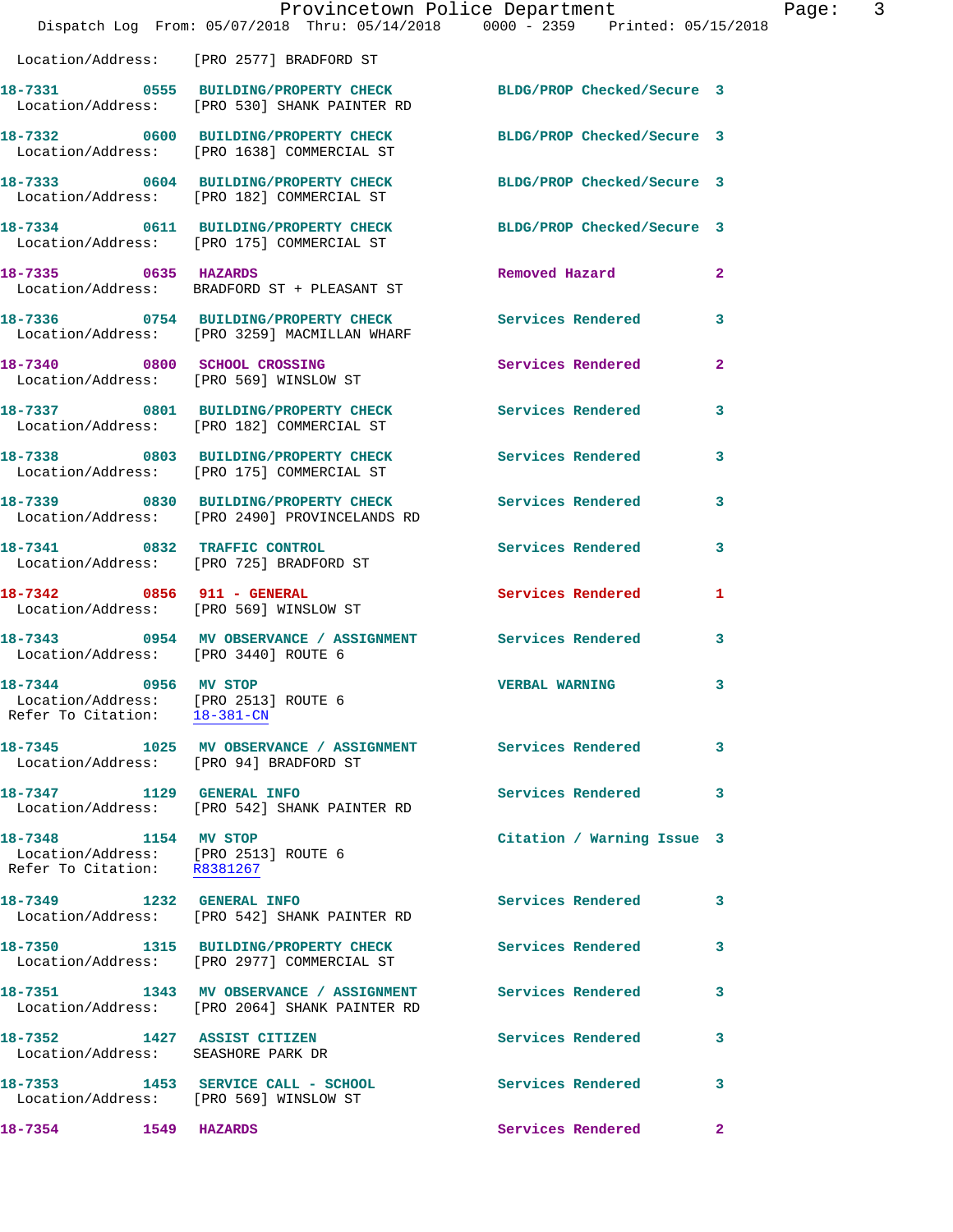|                                                            |                                                                                                               | Provincetown Police Department                                                                        |                |
|------------------------------------------------------------|---------------------------------------------------------------------------------------------------------------|-------------------------------------------------------------------------------------------------------|----------------|
|                                                            |                                                                                                               | Dispatch Log From: 05/07/2018 Thru: 05/14/2018 0000 - 2359 Printed: 05/15/2018                        |                |
|                                                            | Location/Address: [PRO 3314] COMMERCIAL ST                                                                    |                                                                                                       |                |
|                                                            |                                                                                                               | 18-7355 1552 PARK, WALK & TALK (2008) Services Rendered Location/Address: [PRO 3314] COMMERCIAL ST    | $\mathbf{2}$   |
|                                                            |                                                                                                               | 18-7357 1635 LARCENY / FORGERY / FRAUD Services Rendered<br>Location/Address: [PRO 106] COMMERCIAL ST | $\mathbf{2}$   |
| 18-7359 1813 DRONE USE<br>Location/Address: THISTLEMORE RD |                                                                                                               | Services Rendered                                                                                     | 2              |
|                                                            | Location/Address: [PRO 537] SHANK PAINTER RD                                                                  | 18-7361 1929 MV OBSERVANCE / ASSIGNMENT Services Rendered                                             | 3              |
|                                                            | Location/Address: STANDISH ST + BRADFORD ST                                                                   | 18-7362 1942 MV OBSERVANCE / ASSIGNMENT Services Rendered                                             | 3              |
|                                                            | Location/Address: [PRO 3259] MACMILLAN WHARF                                                                  | 18-7363 2022 BUILDING/PROPERTY CHECK Services Rendered                                                | 3              |
|                                                            | Location/Address: [PRO 3430] COMMERCIAL ST                                                                    | 18-7364 2034 BUILDING/PROPERTY CHECK Services Rendered                                                | 3              |
| Location/Address: [PRO 2521] ROUTE 6                       |                                                                                                               | 18-7365 2046 MV OBSERVANCE / ASSIGNMENT Services Rendered                                             | 3              |
| Location/Address: ROUTE 6                                  |                                                                                                               | 18-7366 2142 MV OBSERVANCE / ASSIGNMENT Services Rendered                                             | 3              |
| Location/Address: [PRO 521] ROUTE 6                        |                                                                                                               | 18-7367 2203 BUILDING/PROPERTY CHECK Services Rendered                                                | 3              |
|                                                            | Refer To Arrest: 18-30-AR                                                                                     | 18-7368 2321 BUILDING/PROPERTY CHECK Arrest(s) Made<br>Location/Address: [PRO 414] CONWELL ST         | 3              |
| For Date: $05/09/2018$ - Wednesday                         |                                                                                                               |                                                                                                       |                |
|                                                            | Location/Address: HOWLAND ST + BRADFORD ST                                                                    | 18-7369 0027 MV OBSERVANCE / ASSIGNMENT Services Rendered                                             | 3              |
|                                                            | 18-7370 0036 MEDICAL EMERGENCY<br>Location/Address: [PRO 542] SHANK PAINTER RD<br>Refer To Arrest: $18-30-AR$ | Transported to Hospital 1                                                                             |                |
|                                                            | Location/Address: [PRO 3259] MACMILLAN WHARF                                                                  | 18-7371 0113 BUILDING/PROPERTY CHECK BLDG/PROP Checked/Secure 3                                       |                |
|                                                            | Location/Address: BRADFORD ST + RYDER ST                                                                      | 18-7372 0133 MV OBSERVANCE / ASSIGNMENT Services Rendered                                             | 3              |
|                                                            | 18-7373 0143 BUILDING/PROPERTY CHECK<br>Location/Address: [PRO 526] RYDER ST EXT                              | Services Rendered                                                                                     | 3              |
|                                                            | 18-7374 0453 ESCORT / TRANSPORT<br>Location/Address: [PRO 542] SHANK PAINTER RD<br>Refer To Arrest: 18-30-AR  | Services Rendered                                                                                     | 3              |
|                                                            | 18-7375 0533 BUILDING/PROPERTY CHECK<br>Location/Address: [PRO 2494] BRADFORD ST                              | BLDG/PROP Checked/Secure 3                                                                            |                |
| Location/Address: ROUTE 6                                  | 18-7376 0537 MV OBSERVANCE / ASSIGNMENT                                                                       | No Action Required                                                                                    | 3              |
|                                                            | 18-7379 0757 SCHOOL CROSSING<br>Location/Address: [PRO 569] WINSLOW ST                                        | Services Rendered                                                                                     | $\overline{a}$ |
|                                                            | 18-7380 0809 ESCORT / TRANSPORT<br>Location/Address: [ORL 1] ROCK HARBOR RD                                   | <b>Services Rendered</b>                                                                              | 3              |

Refer To Arrest: 18-30-AR

Page:  $4$ <br>018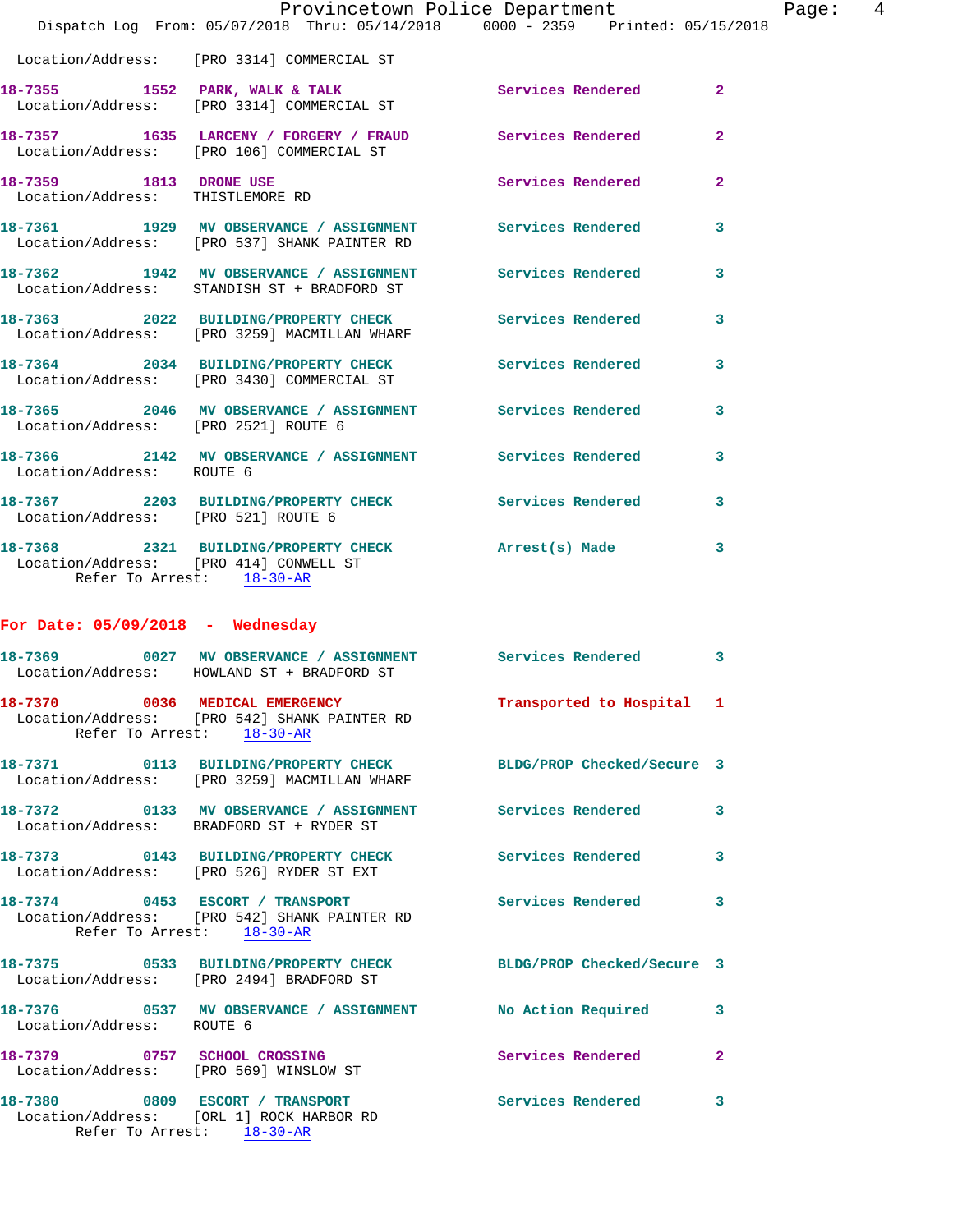| v.<br>. .<br>. . | $\sim$<br> |  |
|------------------|------------|--|
|                  |            |  |
|                  |            |  |

|                                                                   | 18-7381 0835 FOLLOW UP<br>Location/Address: [PRO 542] SHANK PAINTER RD                                          | SPOKEN TO                  | $\mathbf{2}$               |
|-------------------------------------------------------------------|-----------------------------------------------------------------------------------------------------------------|----------------------------|----------------------------|
| 18-7382 0855 PARKING COMPLAINT<br>Location/Address: RYDER ST EXT  |                                                                                                                 | No Action Required         | 3                          |
|                                                                   | 18-7383 0946 LOST PROPERTY<br>Location/Address: [PRO 542] SHANK PAINTER RD                                      | Services Rendered          | 3                          |
|                                                                   | 18-7384 1002 MV OBSERVANCE / ASSIGNMENT Services Rendered 3<br>Location/Address: SHANK PAINTER RD + PROVINCE RD |                            |                            |
| 18-7385 1005 MV STOP<br>Refer To Citation: R8381321               | Location/Address: [PRO 3296] SHANK PAINTER RD                                                                   | Citation / Warning Issue 3 |                            |
|                                                                   | 18-7386 1026 ASSIST DEPARTMENT / MUTUAL AID Services Rendered 3<br>Location/Address: [PRO 542] SHANK PAINTER RD |                            |                            |
|                                                                   | 18-7387 1028 ALARM - GENERAL<br>Location/Address: [PRO 3392] COMMERCIAL ST                                      | No Action Required         | 3                          |
|                                                                   | 18-7388 1045 PARKING COMPLAINT<br>Location/Address: [PRO 989] MECHANIC ST                                       | Services Rendered 3        |                            |
|                                                                   | 18-7389 1115 MV DISABLED<br>Location/Address: [PRO 153] COMMERCIAL ST                                           | <b>Services Rendered</b>   | 3                          |
| 18-7390 1120 TRAFFIC CONTROL<br>Location/Address: COMMERCIAL ST   |                                                                                                                 | <b>Services Rendered</b>   | $\overline{\phantom{a}}$ 3 |
|                                                                   | 18-7391 1132 BUILDING/PROPERTY CHECK<br>Location/Address: [PRO 526] RYDER ST EXT                                | BLDG/PROP Checked/Secure 3 |                            |
|                                                                   | 18-7393 1221 MEDICAL EMERGENCY<br>Location/Address: [PRO 440] HARRY KEMP WAY                                    | Transported to Hospital 1  |                            |
|                                                                   | 18-7394 1238 PARK, WALK & TALK<br>Location/Address: [PRO 488] MAYFLOWER ST                                      | SPOKEN TO                  | 2                          |
| 18-7395 1247 PARK, WALK & TALK<br>Location/Address: COMMERCIAL ST |                                                                                                                 | <b>Services Rendered</b>   | $\overline{\mathbf{2}}$    |
| 18-7396 1342 PARK, WALK & TALK                                    | Location/Address: [PRO 285] COMMERCIAL ST                                                                       | Services Rendered 2        |                            |
|                                                                   | 18-7397 1348 PARK, WALK & TALK<br>Location/Address: [PRO 105] COMMERCIAL ST                                     | SPOKEN TO                  | $\mathbf{2}$               |
| Location/Address: [PRO 3287] ROUTE 6                              | 18-7398 1403 BUILDING/PROPERTY CHECK                                                                            | BLDG/PROP Checked/Secure 3 |                            |
| 18-7399 1410 HAZARDS                                              | Location/Address: PLEASANT ST + BRADFORD ST                                                                     | Services Rendered          | $\mathbf{2}$               |
|                                                                   | 18-7400 1410 MV OBSERVANCE / ASSIGNMENT Services Rendered<br>Location/Address: BRADFORD ST + STANDISH ST        |                            | 3                          |
|                                                                   | 18-7401 1455 SERVICE CALL - POLICE<br>Location/Address: [PRO 569] WINSLOW ST                                    | <b>Services Rendered</b>   | $\overline{\phantom{a}}$ 3 |
| 18-7411 1530 HAZARDS                                              | Location/Address: BRADFORD ST + PLEASANT ST                                                                     | Referred to Other Agency 2 |                            |
|                                                                   | 18-7402 1552 BUILDING/PROPERTY CHECK<br>Location/Address: [PRO 3259] MACMILLAN WHARF                            | Services Rendered          | 3                          |
|                                                                   | 18-7403 1609 MV OBSERVANCE / ASSIGNMENT<br>Location/Address: BRADFORD ST + STANDISH ST                          | No Action Required 3       |                            |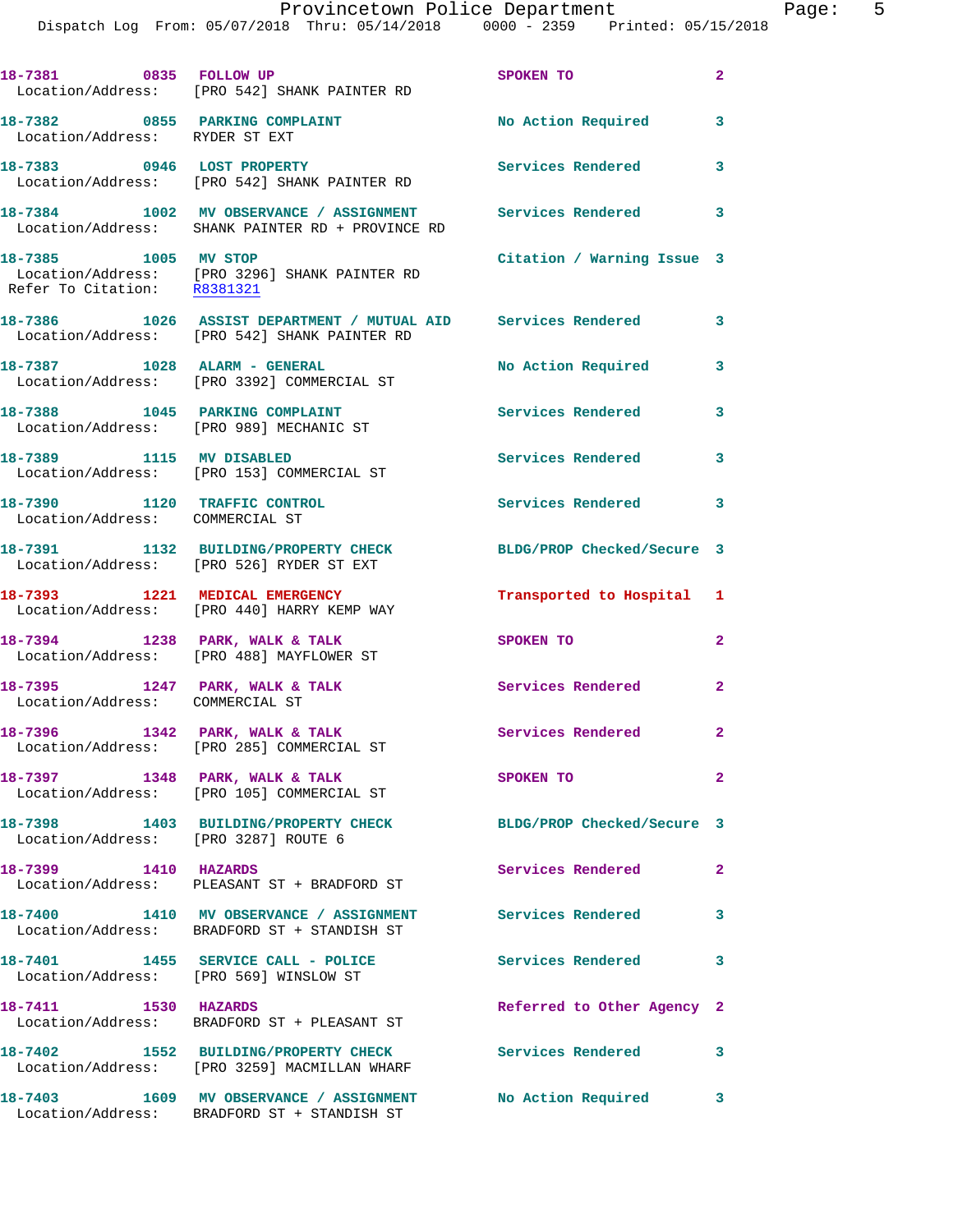|                                      | Dispatch Log From: 05/07/2018 Thru: 05/14/2018 0000 - 2359 Printed: 05/15/2018                                 |                            |              |
|--------------------------------------|----------------------------------------------------------------------------------------------------------------|----------------------------|--------------|
| Location/Address: [PRO 4048] ROUTE 6 | 18-7404 1710 MV OBSERVANCE / ASSIGNMENT Services Rendered                                                      |                            | 3            |
|                                      | 18-7405 1713 MEDICAL EMERGENCY<br>Location/Address: [PRO 2539] RYDER ST EXT                                    | Transported to Hospital    | 1            |
|                                      | 18-7406 1724 BUILDING/PROPERTY CHECK BLDG/PROP Checked/Secure 3<br>Location/Address: [PRO 447] JEROME SMITH RD |                            |              |
| 18-7407 1737 ANIMAL CALL             | Location/Address: [PRO 145] COMMERCIAL ST                                                                      | <b>Services Rendered</b>   | $\mathbf{2}$ |
|                                      | 18-7408 1741 LOST PROPERTY<br>Location/Address: [PRO 542] SHANK PAINTER RD                                     | <b>Services Rendered</b>   | 3            |
| 18-7409 1747 MV COMPLAINT            | Location/Address: [PRO 1275] ANTHONY ST                                                                        | SPOKEN TO                  | 2            |
|                                      | 18-7410 1840 MV OBSERVANCE / ASSIGNMENT No Action Required<br>Location/Address: COMMERCIAL ST + ANTHONY ST     |                            | 3            |
|                                      | 18-7412 2040 BUILDING/PROPERTY CHECK<br>Location/Address: [PRO 175] COMMERCIAL ST                              | BLDG/PROP Checked/Secure 3 |              |
| Location/Address: COMMERCIAL ST      | 18-7413 2128 BUILDING/PROPERTY CHECK                                                                           | BLDG/PROP Checked/Secure 3 |              |
| 18-7414 2142 MV COMPLAINT            | Location/Address: [PRO 1275] ANTHONY ST                                                                        | Could Not Locate           | 2            |
|                                      | 18-7415 2331 BUILDING/PROPERTY CHECK<br>Location/Address: [PRO 379] COMMERCIAL ST                              | BLDG/PROP Checked/Secure 3 |              |
|                                      | 18-7416 2332 MV OBSERVANCE / ASSIGNMENT Services Rendered<br>Location/Address: COMMERCIAL ST + HANCOCK ST      |                            | 3            |
| For Date: $05/10/2018$ - Thursday    |                                                                                                                |                            |              |
|                                      | 18-7418 0008 BAR CHECK<br>Location/Address: [PRO 2737] COMMERCIAL ST                                           | BLDG/PROP Checked/Secure 2 |              |
|                                      | 18-7417 0016 BUILDING/PROPERTY CHECK<br>Location/Address: [PRO 440] HARRY KEMP WAY                             | BLDG/PROP Checked/Secure 3 |              |
|                                      | 18-7420 0038 BUILDING/PROPERTY CHECK BLDG/PROP Checked/Secure 3<br>Location/Address: [PRO 2540] RACE POINT RD  |                            |              |
|                                      | 18-7419 0041 BUILDING/PROPERTY CHECK<br>Location/Address: [PRO 3259] MACMILLAN WHARF                           | Services Rendered          | 3            |
|                                      | 18-7422 0044 MV OBSERVANCE / ASSIGNMENT No Action Required<br>Location/Address: [PRO 105] COMMERCIAL ST        |                            | 3            |
|                                      | 18-7421 0049 BUILDING/PROPERTY CHECK<br>Location/Address: [PRO 433] RYDER ST EXT                               | Services Rendered          | 3            |
| Location/Address: ROUTE 6 + SNAIL RD | 18-7423 0101 MV OBSERVANCE / ASSIGNMENT Services Rendered                                                      |                            | 3            |
| Location/Address: [PRO 521] ROUTE 6  | 18-7424 0141 BUILDING/PROPERTY CHECK                                                                           | Services Rendered          | 3            |
|                                      | 18-7425 0209 BUILDING/PROPERTY CHECK BLDG/PROP Checked/Secure 3<br>Location/Address: [PRO 516] RACE POINT RD   |                            |              |
|                                      | 18-7426 0233 ALARM - GENERAL<br>Location/Address: [PRO 943] HARRY KEMP WAY                                     | <b>Services Rendered</b>   | 1            |
|                                      | 18-7427 0316 BUILDING/PROPERTY CHECK BLDG/PROP Checked/Secure 3<br>Location/Address: [PRO 488] MAYFLOWER ST    |                            |              |
|                                      |                                                                                                                |                            |              |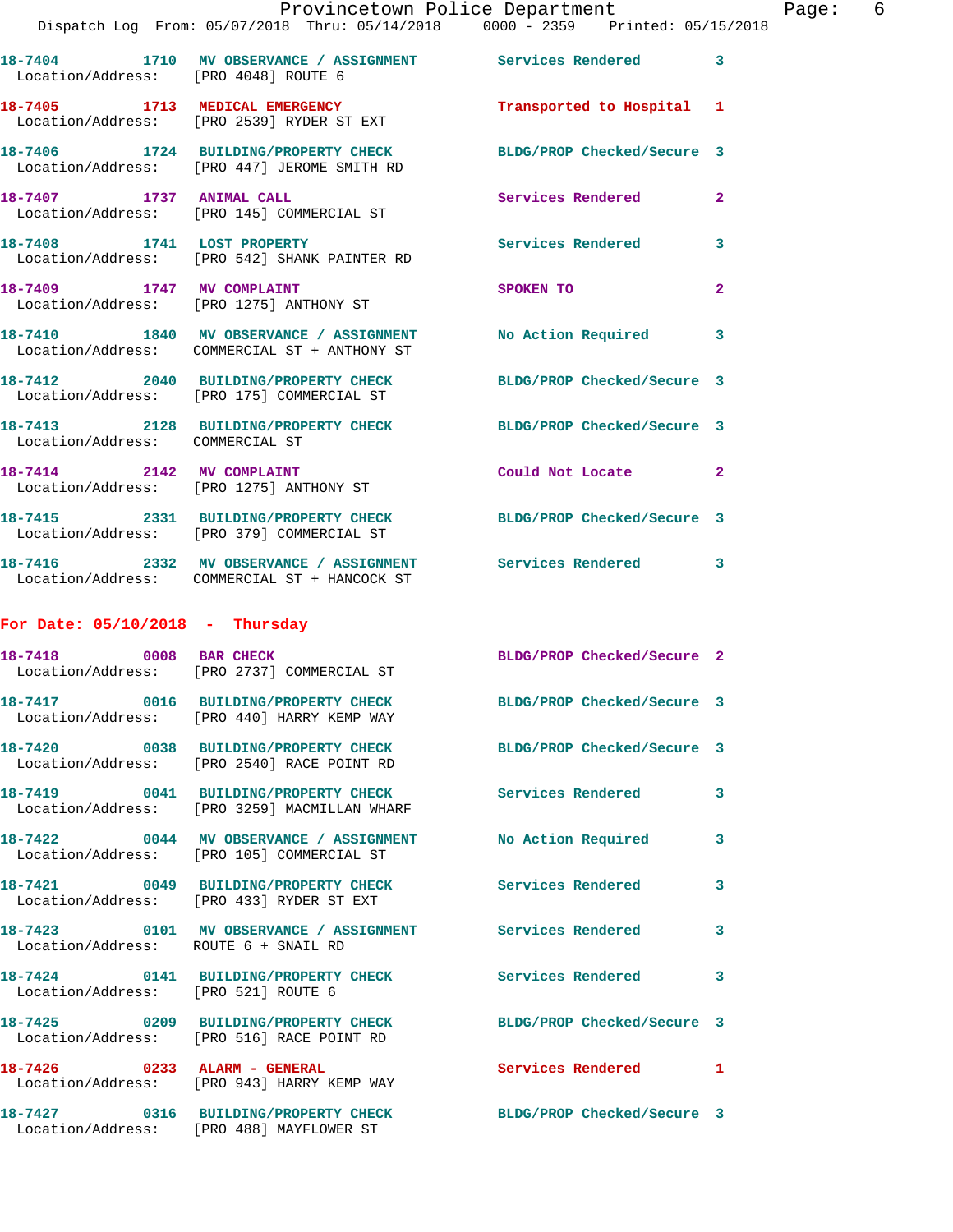|                                                                                             | 18-7428 0507 BUILDING/PROPERTY CHECK<br>Location/Address: [PRO 1886] BRADFORD ST   | BLDG/PROP Checked/Secure 3 |                |
|---------------------------------------------------------------------------------------------|------------------------------------------------------------------------------------|----------------------------|----------------|
| Location/Address: ROUTE 6                                                                   | 18-7429 		 0522 MV OBSERVANCE / ASSIGNMENT Services Rendered 3                     |                            |                |
| 18-7430 0706 ANIMAL CALL                                                                    | Location/Address: [PRO 1204] COMMERCIAL ST                                         | <b>VERBAL WARNING</b>      | $\mathbf{2}$   |
| 18-7431 0757 PARK, WALK & TALK<br>Location/Address: [PRO 569] WINSLOW ST                    |                                                                                    | Services Rendered          | $\overline{2}$ |
|                                                                                             | 18-7432 0805 ASSIST CITIZEN<br>Location/Address: [PRO 542] SHANK PAINTER RD        | Services Rendered          | 3              |
| 18-7433 0825 PARK, WALK & TALK                                                              | Location/Address: [PRO 488] MAYFLOWER ST                                           | Services Rendered          | $\overline{2}$ |
|                                                                                             | 18-7434 0909 BUILDING/PROPERTY CHECK<br>Location/Address: [PRO 2500] COMMERCIAL ST | BLDG/PROP Checked/Secure 3 |                |
| Location/Address: [PRO 2518] ROUTE 6                                                        | 18-7436 0952 MV OBSERVANCE / ASSIGNMENT                                            | Services Rendered 3        |                |
|                                                                                             | 18-7437 0959 BUILDING/PROPERTY CHECK<br>Location/Address: [PRO 3317] CEMETERY RD   | BLDG/PROP Checked/Secure 3 |                |
|                                                                                             | 18-7438 0959 BUILDING/PROPERTY CHECK<br>Location/Address: [PRO 3318] CEMETERY RD   | BLDG/PROP Checked/Secure 3 |                |
|                                                                                             | 18-7439 1000 PARK, WALK & TALK<br>Location/Address: [PRO 537] SHANK PAINTER RD     | Services Rendered 2        |                |
| 18-7440 1004 MV STOP<br>Location/Address: [PRO 2519] ROUTE 6<br>Refer To Citation: R8381549 |                                                                                    | Citation / Warning Issue 3 |                |
| 18-7442 1034 PARK, WALK & TALK<br>Location/Address: [PRO 569] WINSLOW ST                    |                                                                                    | <b>Services Rendered</b> 2 |                |
| 18-7443 1136 MV STOP<br>Refer To Citation: 18-382-CN                                        | Location/Address: [PRO 536] SHANK PAINTER RD                                       | <b>VERBAL WARNING</b>      | 3              |
| 18-7445 1143 ASSIST CITIZEN                                                                 | Location/Address: [PRO 542] SHANK PAINTER RD                                       | Services Rendered          |                |
| 18-7446 1158 LOST PROPERTY                                                                  | Location/Address: [PRO 542] SHANK PAINTER RD                                       | <b>Services Rendered</b>   | 3              |
| 18-7447 1227 MV STOP<br>Location/Address: [PRO 521] ROUTE 6<br>Refer To Citation: 18-383-CN |                                                                                    | <b>VERBAL WARNING</b>      | $\mathbf{3}$   |
|                                                                                             | 18-7449 1238 MEDICAL EMERGENCY<br>Location/Address: [PRO 1180] COMMERCIAL ST       | <b>PATIENT REFUSAL</b>     | 1              |
| 18-7450 1300 MEDICAL EMERGENCY                                                              | Location/Address: [PRO 3259] MACMILLAN WHARF                                       | <b>PATIENT REFUSAL</b>     | 1              |
| 18-7451 1325 MV STOP<br>Location/Address: [PRO 2479] ROUTE 6<br>Refer To Citation: R8381550 |                                                                                    | Citation / Warning Issue 3 |                |
|                                                                                             | 18-7452 1326 ANIMAL CALL<br>Location/Address: [PRO 725] BRADFORD ST                | Services Rendered 2        |                |
| Location/Address: [PRO 3287] ROUTE 6                                                        | 18-7453 1339 BUILDING/PROPERTY CHECK                                               | BLDG/PROP Checked/Secure 3 |                |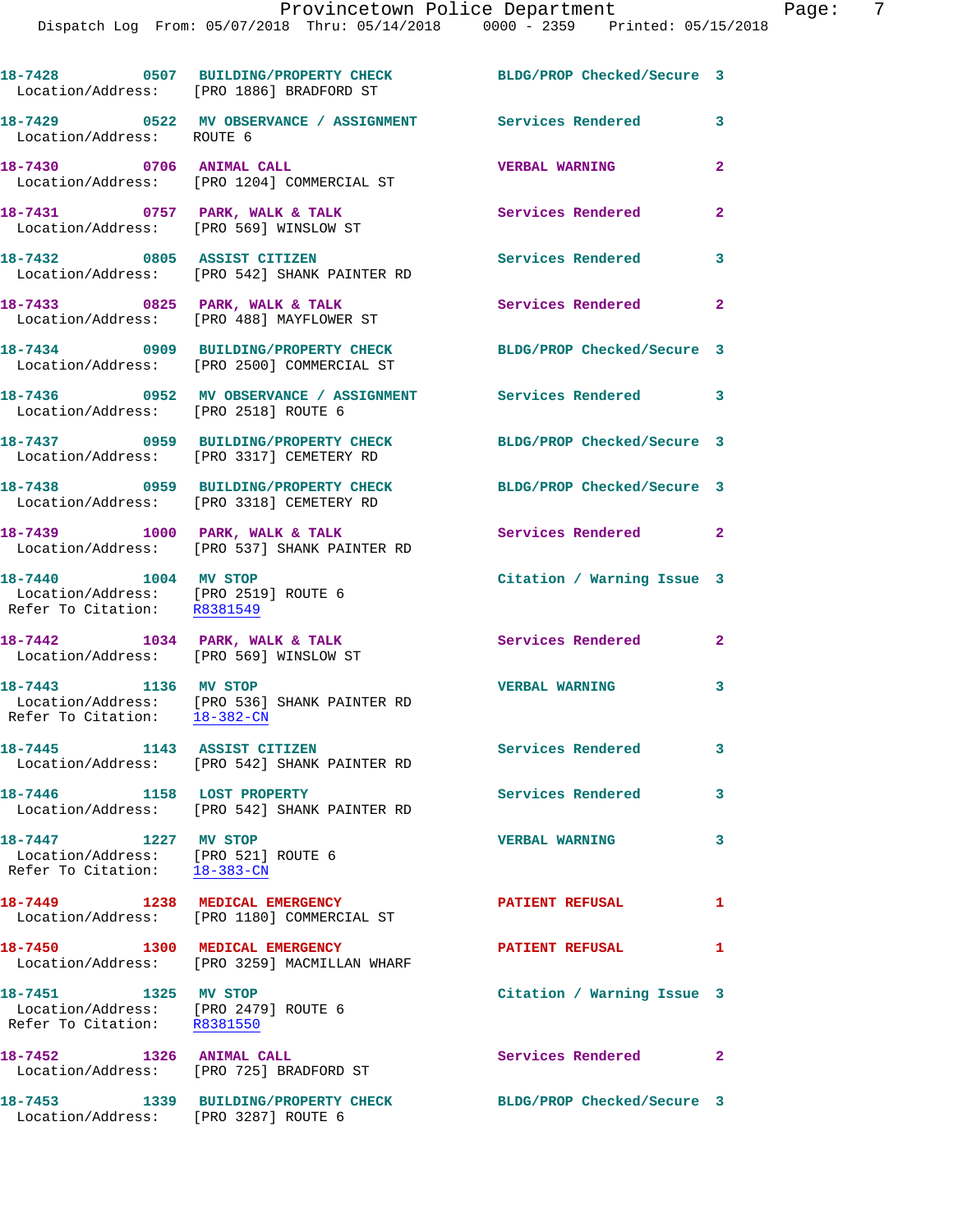|                                 | Dispatch Log From: 05/07/2018 Thru: 05/14/2018 0000 - 2359 Printed: 05/15/2018                                  | Provincetown Police Department |              | Page: 8 |  |
|---------------------------------|-----------------------------------------------------------------------------------------------------------------|--------------------------------|--------------|---------|--|
|                                 | 18-7454 1348 BUILDING/PROPERTY CHECK Services Rendered 3<br>Location/Address: [PRO 2540] RACE POINT RD          |                                |              |         |  |
| Location/Address: COMMERCIAL ST | 18-7456 1356 PARK, WALK & TALK 1988 Services Rendered 2                                                         |                                |              |         |  |
|                                 | 18-7458 1412 MV STOP<br>Location/Address: [PRO 2521] ROUTE 6                                                    | No Action Required 3           |              |         |  |
|                                 | 18-7459 1450 SERVICE CALL - POLICE Services Rendered 3<br>Location/Address: [PRO 569] WINSLOW ST                |                                |              |         |  |
|                                 | 18-7460 1530 MV OBSERVANCE / ASSIGNMENT Services Rendered 3<br>Location/Address: HOWLAND ST + HARRY KEMP WAY    |                                |              |         |  |
| 18-7461 1612 MV STOP            | Location/Address: [PRO 2521] ROUTE 6<br>Refer To Citation: R8381500                                             | Citation / Warning Issue 3     |              |         |  |
|                                 | 18-7462 1639 BUILDING/PROPERTY CHECK BLDG/PROP Checked/Secure 3<br>Location/Address: [PRO 1638] COMMERCIAL ST   |                                |              |         |  |
|                                 | 18-7465 1657 HAZARDS<br>Location: [PRO 3431] LOPES SQUARE                                                       | Services Rendered 2            |              |         |  |
|                                 | 18-7466 1737 MV OBSERVANCE / ASSIGNMENT Services Rendered 3<br>Location/Address: [PRO 447] JEROME SMITH RD      |                                |              |         |  |
|                                 | 18-7467 1756 MEDICAL EMERGENCY<br>Location/Address: [PRO 792] COMMERCIAL ST                                     | Transported to Hospital 1      |              |         |  |
| 18-7468 1756 ASSAULT            | Location/Address: [PRO 792] COMMERCIAL ST                                                                       | Investigated                   | 1            |         |  |
|                                 | 18-7470 2001 GENERAL INFO<br>Location/Address: [TRU 542] SOUTH PAMET RD                                         | Services Rendered 3            |              |         |  |
| 18-7471 2331 MV DISABLED        | Location/Address: [PRO 792] COMMERCIAL ST                                                                       | No Action Required 2           |              |         |  |
| For Date: $05/11/2018$ - Friday |                                                                                                                 |                                |              |         |  |
|                                 | 18-7474 0513 SUSPICIOUS ACTIVITY<br>Location/Address: [PRO 2977] COMMERCIAL ST                                  | SPOKEN TO                      | $\mathbf{2}$ |         |  |
|                                 | 18-7475 0518 ANIMAL CALL<br>Location/Address: [PRO 285] COMMERCIAL ST                                           | Services Rendered              | $\mathbf{2}$ |         |  |
| 18-7476 0534 SERVE WARRANT      | Location/Address: [PRO 725] BRADFORD ST<br>Refer To Arrest: 18-31-AR                                            | Arrest(s) Made 3               |              |         |  |
|                                 | 18-7478 0549 MEDICAL EMERGENCY<br>Location/Address: [PRO 725] BRADFORD ST                                       | Transported to Hospital 1      |              |         |  |
| 18-7479 0706 ANIMAL CALL        | Location/Address: [PRO 725] BRADFORD ST                                                                         | Services Rendered 2            |              |         |  |
|                                 | 18-7480 0753 BUILDING/PROPERTY CHECK BLDG/PROP Checked/Secure 3<br>Location/Address: [PRO 3259] MACMILLAN WHARF |                                |              |         |  |
|                                 | 18-7481 0801 SERVICE CALL - POLICE<br>Location/Address: [PRO 569] WINSLOW ST                                    | Services Rendered 3            |              |         |  |
|                                 | 18-7482 0841 SERVICE CALL - POLICE<br>Location/Address: [PRO 542] SHANK PAINTER RD                              | No Action Required 3           |              |         |  |
| 18-7483 0902 ANIMAL CALL        | Location/Address: [PRO 357] COMMERCIAL ST                                                                       | <b>VERBAL WARNING</b>          | 2            |         |  |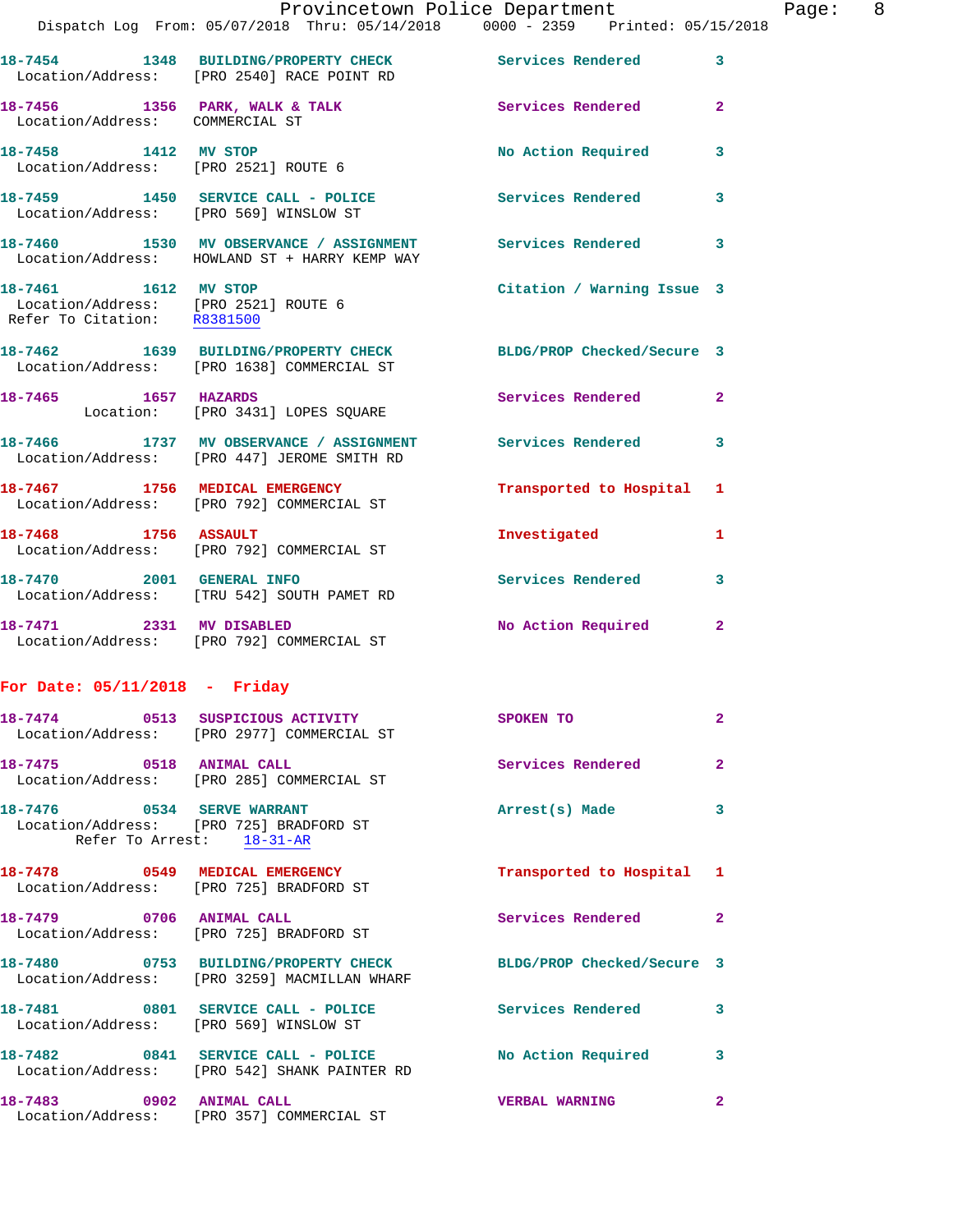|                                                           | Provincetown Police Department The Page: 9<br>Dispatch Log From: 05/07/2018 Thru: 05/14/2018 0000 - 2359 Printed: 05/15/2018 |                            |                |  |
|-----------------------------------------------------------|------------------------------------------------------------------------------------------------------------------------------|----------------------------|----------------|--|
|                                                           | 18-7484 0913 PARK, WALK & TALK 6 Services Rendered 2<br>Location/Address: [PRO 105] COMMERCIAL ST                            |                            |                |  |
|                                                           | 18-7486 0929 MV OBSERVANCE / ASSIGNMENT No Action Required 3<br>Location/Address: COMMERCIAL ST + SNAIL RD                   |                            |                |  |
|                                                           |                                                                                                                              | Services Rendered          | $\mathbf{2}$   |  |
| Refer To Arrest: 18-31-AR                                 | 18-7488 0948 ESCORT / TRANSPORT <b>Example 18-7488</b> Custody 3<br>Location/Address: [PRO 542] SHANK PAINTER RD             |                            |                |  |
|                                                           | 18-7489 0951 ALARM - FIRE<br>Location/Address: [PRO 2977] COMMERCIAL ST                                                      | Extinguished 1             |                |  |
| Refer To Arrest: 18-31-AR                                 | 18-7491 1056 SERVICE CALL - POLICE 3ervices Rendered<br>Location/Address: [PRO 1228] COMMERCIAL ST                           |                            | 3              |  |
|                                                           | 18-7492 1109 LARCENY / FORGERY / FRAUD Services Rendered<br>Location/Address: [PRO 3912] SHANK PAINTER RD                    |                            | $\mathbf{2}$   |  |
|                                                           | 18-7494 1159 ALARM - CANCEL No Action Required 1<br>Location/Address: [PRO 2215] OPPEN LN                                    |                            |                |  |
| Refer To Arrest: 18-31-AR                                 | 18-7493 1200 FOLLOW UP<br>Location/Address: [PRO 2277] BRADFORD ST                                                           | FOLLOW UP                  | $\mathbf{2}$   |  |
|                                                           | 18-7495 1217 LOST CELLPHONE<br>Location/Address: [PRO 542] SHANK PAINTER RD                                                  | Services Rendered 3        |                |  |
|                                                           | 18-7496 1300 FOLLOW UP<br>Location/Address: [PRO 1228] COMMERCIAL ST                                                         | FOLLOW UP                  | $\overline{2}$ |  |
|                                                           | 18-7497 1340 PARK, WALK & TALK 1999 Services Rendered 2<br>Location/Address: [PRO 3405] COMMERCIAL ST                        |                            |                |  |
|                                                           | 18-7498 1402 MV COLLISION<br>Location/Address: COURT ST + BRADFORD ST                                                        | <b>Services Rendered</b>   | 1              |  |
| 18-7499 1445 ANIMAL CALL                                  | Location/Address: [PRO 542] SHANK PAINTER RD<br>Refer To Arrest: 18-31-AR                                                    | Services Rendered          | $\mathbf{2}$   |  |
| Location/Address: [PRO 569] WINSLOW ST                    | 18-7500 1502 SERVICE CALL - POLICE                                                                                           | Services Rendered 3        |                |  |
| 18-7501 1510 ANIMAL CALL<br>Location/Address: [OT] RT 130 |                                                                                                                              | Referred to Other Agency 2 |                |  |
| Refer To Accident: 18-28-AC                               | 18-7502 1525 MV HIT & RUN<br>Location/Address: [PRO 3259] MACMILLAN WHARF                                                    | SPOKEN TO                  | $\mathbf{2}$   |  |
|                                                           | 18-7503 1627 COMPLAINT - GENERAL Services Rendered<br>Location/Address: [PRO 307] COMMERCIAL ST                              |                            | 3              |  |
|                                                           | 18-7505 1643 PARK, WALK & TALK<br>Location/Address: [PRO 105] COMMERCIAL ST                                                  | Services Rendered          | 2              |  |
|                                                           | 18-7506 1655 MEDICAL EMERGENCY<br>Location/Address: [PRO 2647] SHANK PAINTER RD                                              | Transported to Hospital 1  |                |  |
|                                                           | 18-7507 1721 SUSPICIOUS ACTIVITY<br>Location/Address: [PRO 1115] STANDISH ST                                                 | SPOKEN TO                  | $\overline{2}$ |  |
|                                                           | 18-7508 1750 BUILDING/PROPERTY CHECK BLDG/PROP Checked/Secure 3<br>Location/Address: [PRO 1638] COMMERCIAL ST                |                            |                |  |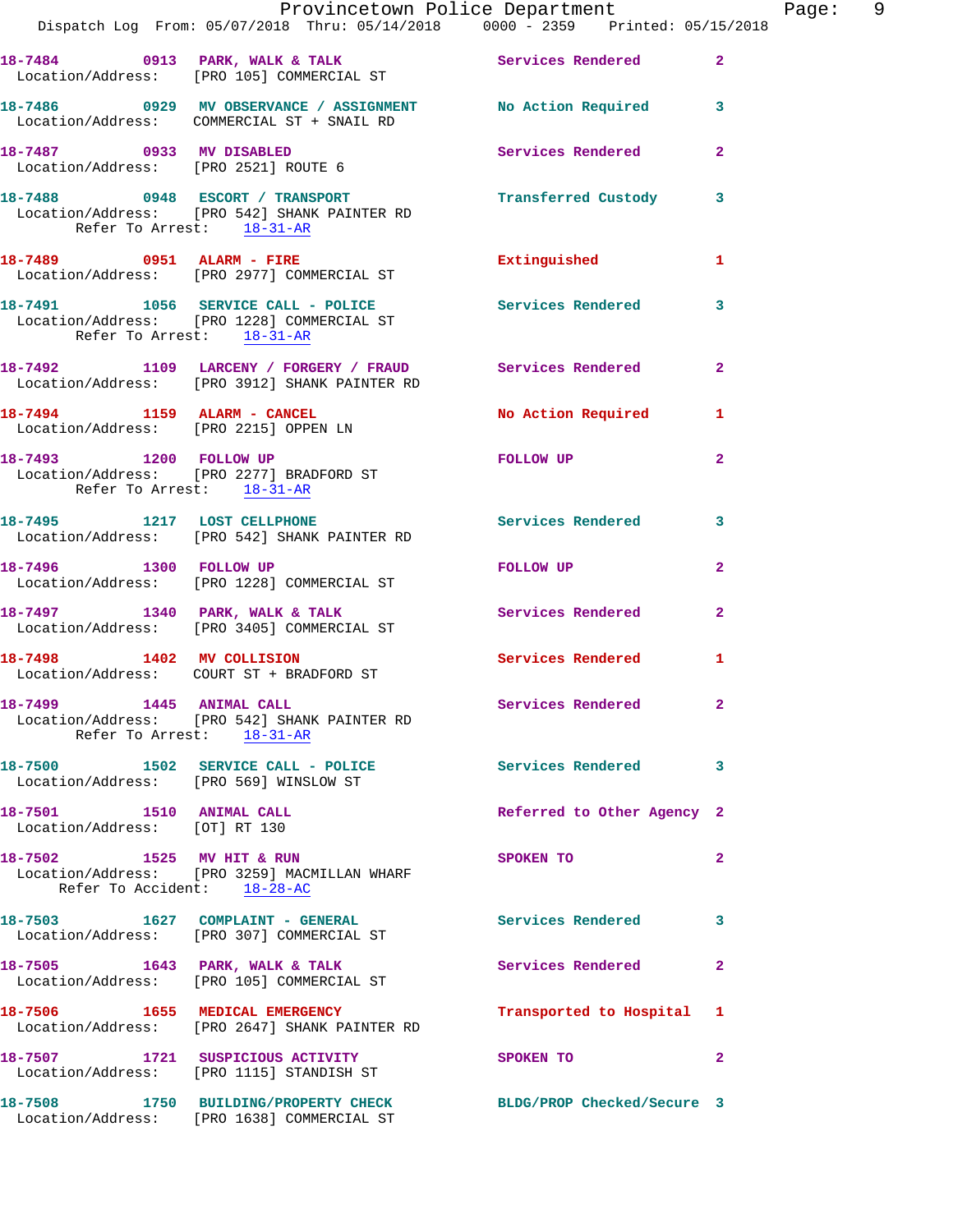| Location/Address: [PRO 2521] ROUTE 6 | 18-7509 1838 MV OBSERVANCE / ASSIGNMENT Services Rendered 3                                             |                            |                |
|--------------------------------------|---------------------------------------------------------------------------------------------------------|----------------------------|----------------|
|                                      | 18-7510 1840 BUILDING/PROPERTY CHECK<br>Location/Address: [PRO 519] RACE POINT RD                       | BLDG/PROP Checked/Secure 3 |                |
| 18-7512 1902 GENERAL INFO            | Location/Address: [PRO 2492] WINSLOW ST                                                                 | <b>Services Rendered</b>   | 3              |
|                                      | 18-7513 2001 BUILDING/PROPERTY CHECK<br>Location/Address: [PRO 3259] MACMILLAN WHARF                    | Services Rendered          | 3              |
|                                      | 18-7514 2015 BUILDING/PROPERTY CHECK<br>Location/Address: [PRO 2483] COMMERCIAL ST                      | <b>Services Rendered</b>   | 3              |
|                                      | 18-7515 2045 MV OBSERVANCE / ASSIGNMENT Services Rendered<br>Location/Address: [PRO 3430] COMMERCIAL ST |                            | 3              |
|                                      | 18-7516 2055 MEDICAL EMERGENCY<br>Location/Address: [PRO 1892] SHANK PAINTER RD                         | <b>PATIENT REFUSAL</b>     | $\mathbf{1}$   |
|                                      | 18-7517 2102 DISTURBANCE - FIGHT / ARGUMENT SPOKEN TO<br>Location/Address: BRADFORD ST + ALDEN ST       |                            | 1              |
|                                      | 18-7518 2113 MEDICAL EMERGENCY<br>Location/Address: [PRO 1892] SHANK PAINTER RD                         | Transported to Hospital 1  |                |
| 18-7519 2118 BY-LAW VIOLATION        | Location/Address: [PRO 2483] COMMERCIAL ST                                                              | Unfounded                  | $\overline{2}$ |
| Location/Address: WINSTON CT         | 18-7520 2140 MEDICAL EMERGENCY                                                                          | Transported to Hospital 1  |                |
|                                      | 18-7521 2202 BUILDING/PROPERTY CHECK Services Rendered<br>Location/Address: [PRO 2898] JEROME SMITH RD  |                            | 3              |
| 18-7522 2302 ANIMAL CALL             | Location/Address: [PRO 395] COMMERCIAL ST                                                               | SPOKEN TO                  | $\overline{2}$ |
|                                      | 18-7523 2316 COMPLAINT - GENERAL<br>Location/Address: [PRO 1835] COMMERCIAL ST                          | SPOKEN TO                  | 3              |

## **For Date: 05/12/2018 - Saturday**

| 18-7524 0000 MV STOP<br>Refer To Citation: 18-384-CN | Location/Address: [PRO 1710] CONANT ST                                                             | <b>VERBAL WARNING</b>      | $\overline{3}$ |
|------------------------------------------------------|----------------------------------------------------------------------------------------------------|----------------------------|----------------|
| Location/Address: [PRO 425] COURT ST                 | 18-7525 0115 SUSPICIOUS ACTIVITY                                                                   | SPOKEN TO                  | $\mathbf{2}$   |
|                                                      | 18-7526 0117 FIRE - CO ALARM<br>Location/Address: [PRO 3947] BRADFORD ST                           | Services Rendered          | $\mathbf{1}$   |
|                                                      | Location/Address: [PRO 1638] COMMERCIAL ST                                                         | BLDG/PROP Checked/Secure 3 |                |
|                                                      | 18-7529 0213 DISTURBANCE - FIGHT / ARGUMENT SPOKEN TO<br>Location/Address: [PRO 165] COMMERCIAL ST |                            | $\mathbf{1}$   |
|                                                      | Location/Address: [PRO 2977] COMMERCIAL ST                                                         |                            | $\mathbf{3}$   |
|                                                      | 18-7531 0646 BUILDING/PROPERTY CHECK<br>Location/Address: [PRO 3259] MACMILLAN WHARF               | <b>Services Rendered</b>   | $\mathbf{3}$   |
|                                                      | 18-7532 0708 BUILDING/PROPERTY CHECK<br>Location/Address: [PRO 564] BAYBERRY AVE                   | Services Rendered          | $\mathbf{3}$   |
|                                                      | 18-7533 0828 BUILDING/PROPERTY CHECK BLDG/PROP Checked/Secure 3                                    |                            |                |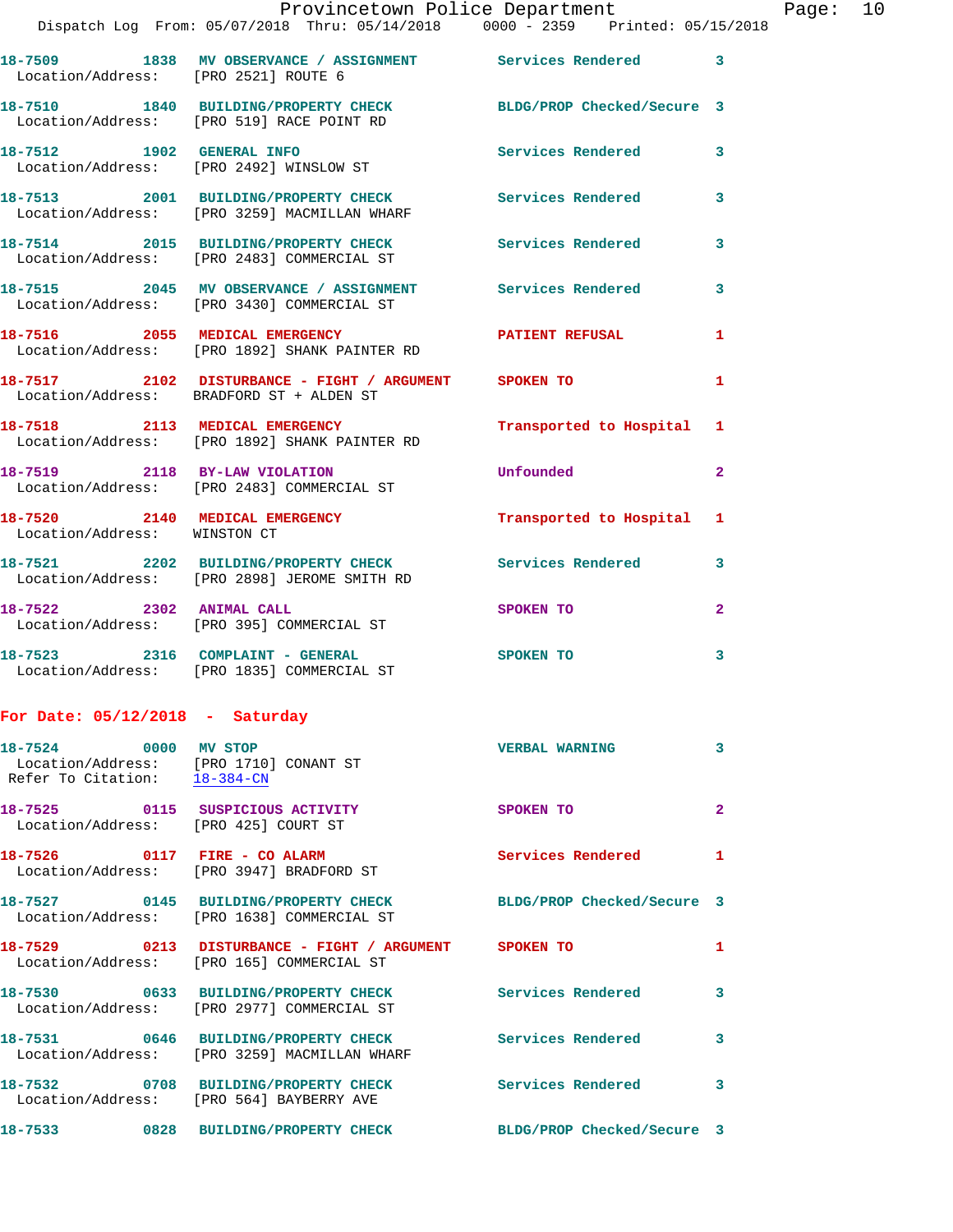|                                       | Provincetown Police Department<br>Dispatch Log From: 05/07/2018 Thru: 05/14/2018 0000 - 2359 Printed: 05/15/2018 |                           |              | Page: 11 |  |
|---------------------------------------|------------------------------------------------------------------------------------------------------------------|---------------------------|--------------|----------|--|
| Location/Address: [PRO 3287] ROUTE 6  |                                                                                                                  |                           |              |          |  |
|                                       | 18-7534 0837 PARK, WALK & TALK 3 Services Rendered 2<br>Location/Address: [PRO 3121] COMMERCIAL ST               |                           |              |          |  |
|                                       | 18-7535 0856 LOST CARD HOLDER Services Rendered 3<br>Location/Address: [PRO 542] SHANK PAINTER RD                |                           |              |          |  |
|                                       | 18-7536 0935 ESCORT / TRANSPORT<br>Location/Address: [PRO 1645] HARRY KEMP WAY                                   | Services Rendered 3       |              |          |  |
|                                       | 18-7537 0935 SERVICE CALL - POLICE Services Rendered 3<br>Location/Address: [PRO 3296] SHANK PAINTER RD          |                           |              |          |  |
|                                       | 18-7538 1020 MV OBSERVANCE / ASSIGNMENT Services Rendered 3<br>Location/Address: [PRO 3440] ROUTE 6              |                           |              |          |  |
| Location/Address: [PRO 512] PRINCE ST | 18-7540 1045 ESCORT / TRANSPORT Services Rendered 3                                                              |                           |              |          |  |
|                                       | 18-7539 1051 PARK, WALK & TALK<br>Location/Address: [PRO 175] COMMERCIAL ST                                      | Services Rendered 2       |              |          |  |
| Refer To Accident: 18-29-AC           | 18-7541 1110 ANIMAL CALL<br>Location/Address: [PRO 1953] COMMERCIAL ST                                           | Transported to Hospital 2 |              |          |  |
|                                       | 18-7542 1203 MEDICAL EMERGENCY<br>Location/Address: [PRO 455] COMMERCIAL ST                                      | Transported to Hospital 1 |              |          |  |
| Refer To Arrest: 18-33-AR             | 18-7543 1248 MV COMPLAINT<br>Location/Address: [PRO 434] FRANKLIN ST                                             | Arrest(s) Made            | $\mathbf{2}$ |          |  |
|                                       | 18-7544 1334 MV VANDALISM<br>Location/Address: [PRO 3458] COMMERCIAL ST                                          | Services Rendered         | $\mathbf{2}$ |          |  |
|                                       | 18-7545 1441 ANIMAL CALL<br>Location/Address: [PRO 1703] HOWLAND ST                                              | <b>GONE ON ARRIVAL</b>    | $\mathbf{2}$ |          |  |
| 18-7546 1452 911 - GENERAL            | Location/Address: [PRO 3296] SHANK PAINTER RD                                                                    | Services Rendered 1       |              |          |  |
|                                       | 18-7547 1753 BUILDING/PROPERTY CHECK Services Rendered 3<br>Location/Address: [PRO 3259] MACMILLAN WHARF         |                           |              |          |  |
|                                       | 18-7548 1830 BUILDING/PROPERTY CHECK Services Rendered 3<br>Location/Address: [PRO 2483] COMMERCIAL ST           |                           |              |          |  |
| Location/Address: SEASHORE PARK DR    | 18-7549 1949 SOLICITING                                                                                          | SPOKEN TO                 | 3            |          |  |
|                                       | 18-7550 2051 ANIMAL CALL 2001 2001 2012<br>Location/Address: [PRO 3912] SHANK PAINTER RD                         |                           |              |          |  |
|                                       | 18-7551 2109 PARK, WALK & TALK 2008 Services Rendered<br>Location/Address: [PRO 259] COMMERCIAL ST               |                           | $\mathbf{2}$ |          |  |
|                                       | 18-7553 2152 MV COMPLAINT<br>Location: [PRO 3672] TOWN LINE                                                      | Could Not Locate          | $\mathbf{2}$ |          |  |
|                                       | 18-7552 2156 MV OBSERVANCE / ASSIGNMENT Services Rendered 3<br>Location/Address: BRADFORD ST + RYDER ST          |                           |              |          |  |
| 18-7554 2214 DISORDERLY               | Location/Address: [PRO 539] SHANK PAINTER RD                                                                     | Services Rendered 1       |              |          |  |
|                                       | 18-7556 2313 MEDICAL EMERGENCY<br>Location/Address: [PRO 399] COMMERCIAL ST                                      | PATIENT REFUSAL 1         |              |          |  |
| 18-7557 2324 FOLLOW UP                |                                                                                                                  | FOLLOW UP                 | $\mathbf{2}$ |          |  |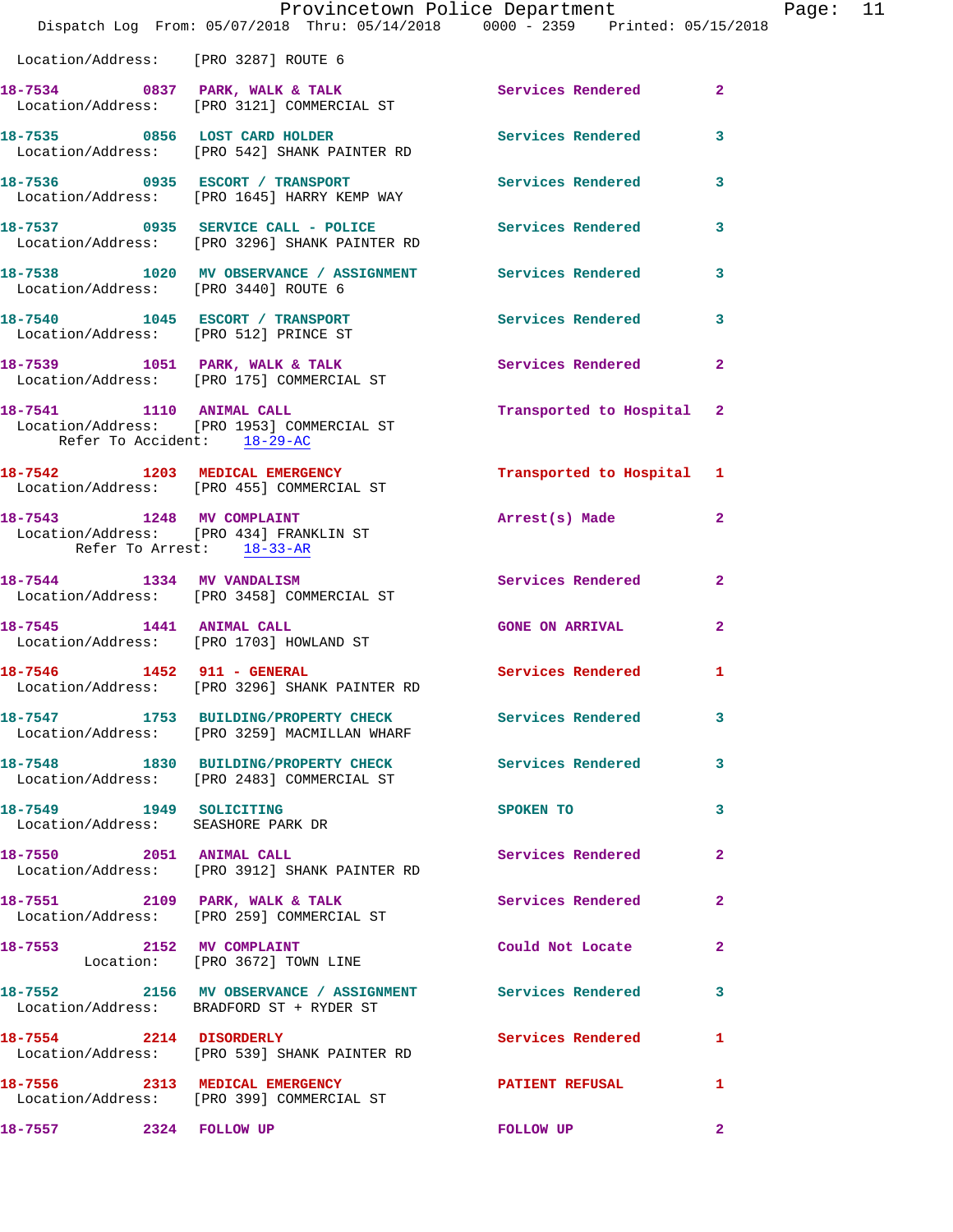Location/Address: [PRO 3276] COMMERCIAL ST Refer To  $P/C$ :  $\frac{18-29-AR}{2}$ 

## **For Date: 05/13/2018 - Sunday**

| 18-7559 0001 PARKING COMPLAINT                                                              | Location/Address: [PRO 78] BRADFORD ST                                                                      | Services Rendered 3        |              |
|---------------------------------------------------------------------------------------------|-------------------------------------------------------------------------------------------------------------|----------------------------|--------------|
| Location/Address: ROUTE 6                                                                   | 18-7558 0002 SERVICE CALL - POLICE                                                                          | Services Rendered 3        |              |
| 18-7561 0022 BAR CHECK                                                                      | Location/Address: [PRO 399] COMMERCIAL ST                                                                   | BLDG/PROP Checked/Secure 2 |              |
| Location/Address: COMMERCIAL ST                                                             | $18-7560$ 0023 PARK, WALK & TALK                                                                            | <b>SPOKEN TO</b>           | $\mathbf{2}$ |
|                                                                                             | 18-7562 0027 BAR CHECK<br>Location/Address: [PRO 3443] COMMERCIAL ST                                        | BLDG/PROP Checked/Secure 2 |              |
| 18-7563 0034 BAR CHECK                                                                      | Location/Address: [PRO 3236] COMMERCIAL ST                                                                  | BLDG/PROP Checked/Secure 2 |              |
| 18-7564 0038 BAR CHECK                                                                      | Location/Address: [PRO 208] COMMERCIAL ST                                                                   | BLDG/PROP Checked/Secure 2 |              |
| Location/Address: COMMERCIAL ST                                                             | 18-7565 0059 PARK, WALK & TALK                                                                              | Services Rendered 2        |              |
|                                                                                             | 18-7566 0123 MV OBSERVANCE / ASSIGNMENT Services Rendered 3<br>Location/Address: BRADFORD ST + RYDER ST     |                            |              |
|                                                                                             | 18-7567 0213 BUILDING/PROPERTY CHECK<br>Location/Address: [PRO 530] SHANK PAINTER RD                        | BLDG/PROP Checked/Secure 3 |              |
|                                                                                             | 18-7568 0501 BUILDING/PROPERTY CHECK<br>Location/Address: [PRO 1778] SHANK PAINTER RD                       | BLDG/PROP Checked/Secure 3 |              |
|                                                                                             | 18-7569 0619 BUILDING/PROPERTY CHECK<br>Location/Address: [PRO 1778] SHANK PAINTER RD                       | BLDG/PROP Checked/Secure 3 |              |
|                                                                                             | 18-7570 0834 BUILDING/PROPERTY CHECK<br>Location/Address: [PRO 3259] MACMILLAN WHARF                        | Services Rendered 3        |              |
| 18-7572 0835 MEDICAL EMERGENCY<br>Location/Address: [PRO 701] BAKER AVE                     |                                                                                                             | Transported to Hospital 1  |              |
|                                                                                             | 18-7571 0840 PARK, WALK & TALK<br>Location/Address: [PRO 3908] COMMERCIAL ST                                | Services Rendered 2        |              |
| Location/Address: BRADFORD ST                                                               | 18-7573 0859 PARKING COMPLAINT                                                                              | Services Rendered 3        |              |
|                                                                                             | 18-7574 0938 BUILDING/PROPERTY CHECK<br>Location/Address: [PRO 2483] COMMERCIAL ST                          | Services Rendered          | 3            |
|                                                                                             | 18-7575 0943 BUILDING/PROPERTY CHECK<br>Location/Address: [PRO 2493] BRADFORD ST                            | <b>Services Rendered</b>   | $\mathbf{3}$ |
|                                                                                             | 18-7576 1023 BUILDING/PROPERTY CHECK<br>Location/Address: [PRO 2494] BRADFORD ST                            | <b>Services Rendered</b>   | 3            |
|                                                                                             | 18-7577 1030 DISTURBANCE - FIGHT / ARGUMENT Services Rendered<br>Location/Address: [PRO 2098] SCHUELER BLVD |                            | 1            |
| 18-7579 1055 MV STOP<br>Location/Address: [PRO 2479] ROUTE 6<br>Refer To Citation: R8381268 |                                                                                                             | Services Rendered          | 3            |
| 18-7578 1057 PARK, WALK & TALK                                                              |                                                                                                             | Services Rendered 2        |              |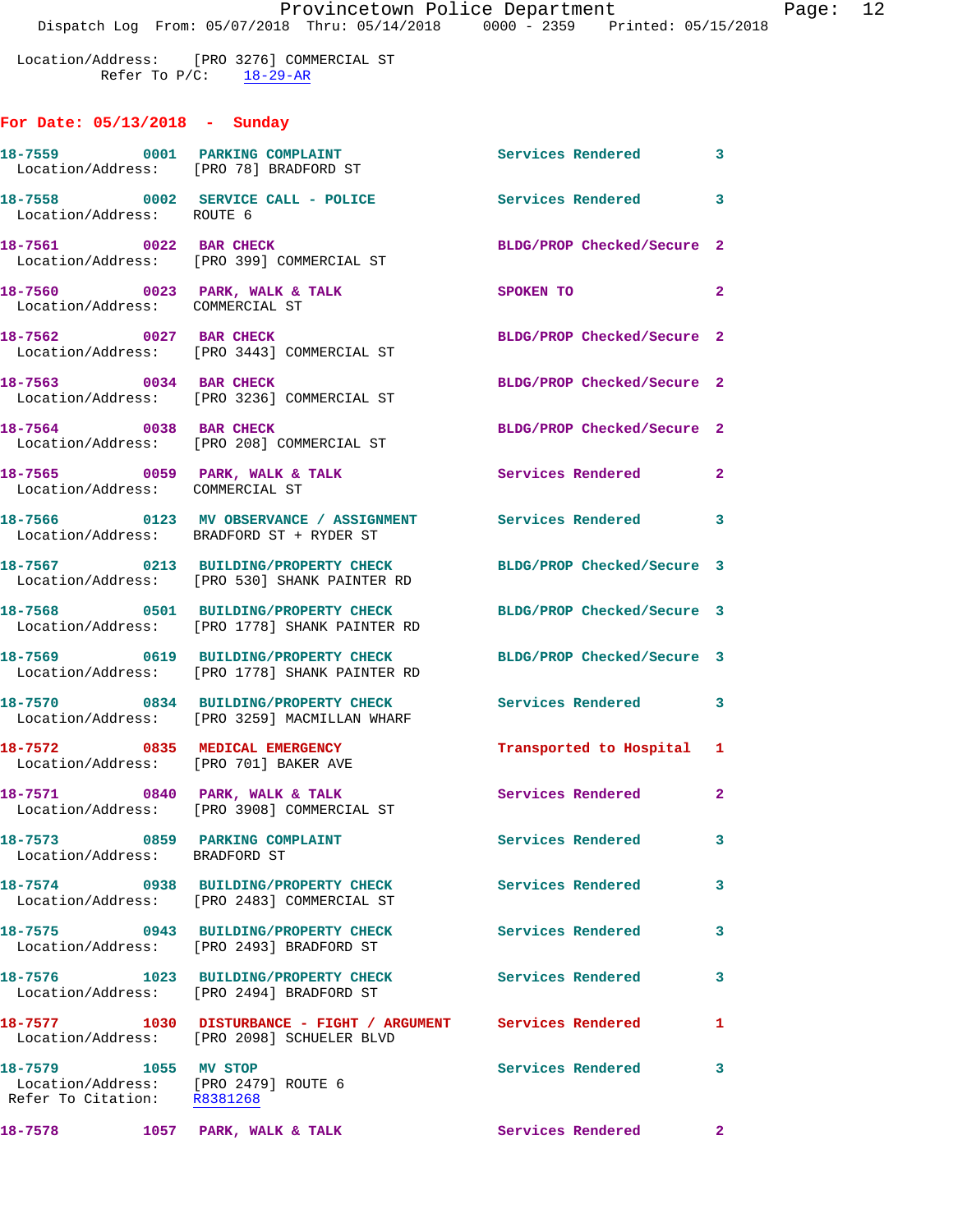|                                                               | Provincetown Police Department<br>Dispatch Log From: 05/07/2018 Thru: 05/14/2018 0000 - 2359 Printed: 05/15/2018        |                            |              |
|---------------------------------------------------------------|-------------------------------------------------------------------------------------------------------------------------|----------------------------|--------------|
|                                                               | Location/Address: [PRO 2500] COMMERCIAL ST                                                                              |                            |              |
|                                                               | 18-7580 1058 MEDICAL EMERGENCY<br>Location/Address: [PRO 2479] ROUTE 6                                                  | Transported to Hospital 1  |              |
| 18-7581 1105 ALARM - GENERAL<br>Location/Address: BRADFORD ST |                                                                                                                         | <b>No Action Required</b>  | 1            |
|                                                               | 18-7582 1119 PARKING COMPLAINT<br>Location/Address: [PRO 1399] MONTELLO ST                                              | <b>GONE ON ARRIVAL</b>     | 3            |
|                                                               | 18-7583 1219 LOST PROPERTY<br>Location/Address: [PRO 542] SHANK PAINTER RD                                              | <b>Services Rendered</b>   | 3            |
| Location/Address: [PRO 2518] ROUTE 6                          | 18-7584 1316 ASSIST DEPARTMENT / MUTUAL AID Services Rendered                                                           |                            | 3            |
|                                                               | 18-7585 1334 ANIMAL CALL<br>Location/Address: HOWLAND ST + BRADFORD ST                                                  | <b>GONE ON ARRIVAL</b>     | $\mathbf{2}$ |
| 18-7587 1444 MV COMPLAINT                                     | Location/Address: [TRU 310] ROUTE 6                                                                                     | <b>Services Rendered</b>   | $\mathbf{2}$ |
|                                                               | 18-7589 1537 ANIMAL CALL<br>Location/Address: [PRO 221] COMMERCIAL ST                                                   | <b>Services Rendered</b>   | $\mathbf{2}$ |
|                                                               | 18-7591 1539 PARK, WALK & TALK<br>Location/Address: [PRO 105] COMMERCIAL ST                                             | Services Rendered          | 2            |
|                                                               | 18-7590 1542 MEDICAL EMERGENCY<br>Location/Address: [PRO 2605] COMMERCIAL ST                                            | <b>PATIENT REFUSAL</b>     | 1            |
|                                                               | 18-7593 1604 MEDICAL EMERGENCY<br>Location/Address: [PRO 1892] SHANK PAINTER RD                                         | <b>Services Rendered</b>   | 1            |
|                                                               | 18-7592 1610 MV OBSERVANCE / ASSIGNMENT No Action Required<br>Location/Address: BRADFORD ST + HIGH POLE HILL            |                            | 3            |
|                                                               | 18-7596 1644 MV OBSERVANCE / ASSIGNMENT Services Rendered<br>Location/Address: SHANK PAINTER RD + JEROME SMITH RD       |                            | 3            |
| 18-7598 1718 MV COLLISION                                     | Location/Address: WINTHROP ST + BRADFORD ST                                                                             | Services Rendered          | 1            |
|                                                               | 18-7597 1720 BUILDING/PROPERTY CHECK BLDG/PROP Checked/Secure 3<br>Location/Address: [PRO 447] JEROME SMITH RD          |                            |              |
|                                                               | 18-7599 1823 MV OBSERVANCE / ASSIGNMENT<br>Location/Address: ROUTE 6 + SNAIL RD                                         | No Action Required         | 3            |
|                                                               | 18-7601 1916 BUILDING/PROPERTY CHECK<br>Location/Address: [PRO 519] RACE POINT RD                                       | BLDG/PROP Checked/Secure 3 |              |
|                                                               | 18-7603 1955 MEDICAL EMERGENCY<br>Location/Address: [PRO 542] SHANK PAINTER RD<br>Refer To $P/C$ : $\frac{18-35-AR}{2}$ | Transported to Hospital    | 1            |
|                                                               | 18-7604 2053 BUILDING/PROPERTY CHECK<br>Location/Address: [PRO 539] SHANK PAINTER RD                                    | BLDG/PROP Checked/Secure 3 |              |
| 18-7605 2108 MV STOP<br>Refer To Citation: 18-385-CN          | Location/Address: BRADFORD ST + PEARL ST                                                                                | <b>VERBAL WARNING</b>      | 3            |
|                                                               | 18-7606 2113 SERVICE CALL - POLICE<br>Location/Address: [PRO 3188] MEADOW RD                                            | <b>Services Rendered</b>   | 3            |
| 18-7607 2142 MV DISABLED                                      | Location/Address: ROUTE 6 + HOWLAND ST                                                                                  | Services Rendered          | 2            |
| 18-7608 2146 LOST EARRING                                     |                                                                                                                         | Services Rendered          | 3            |

Page: 13<br><sup>18</sup>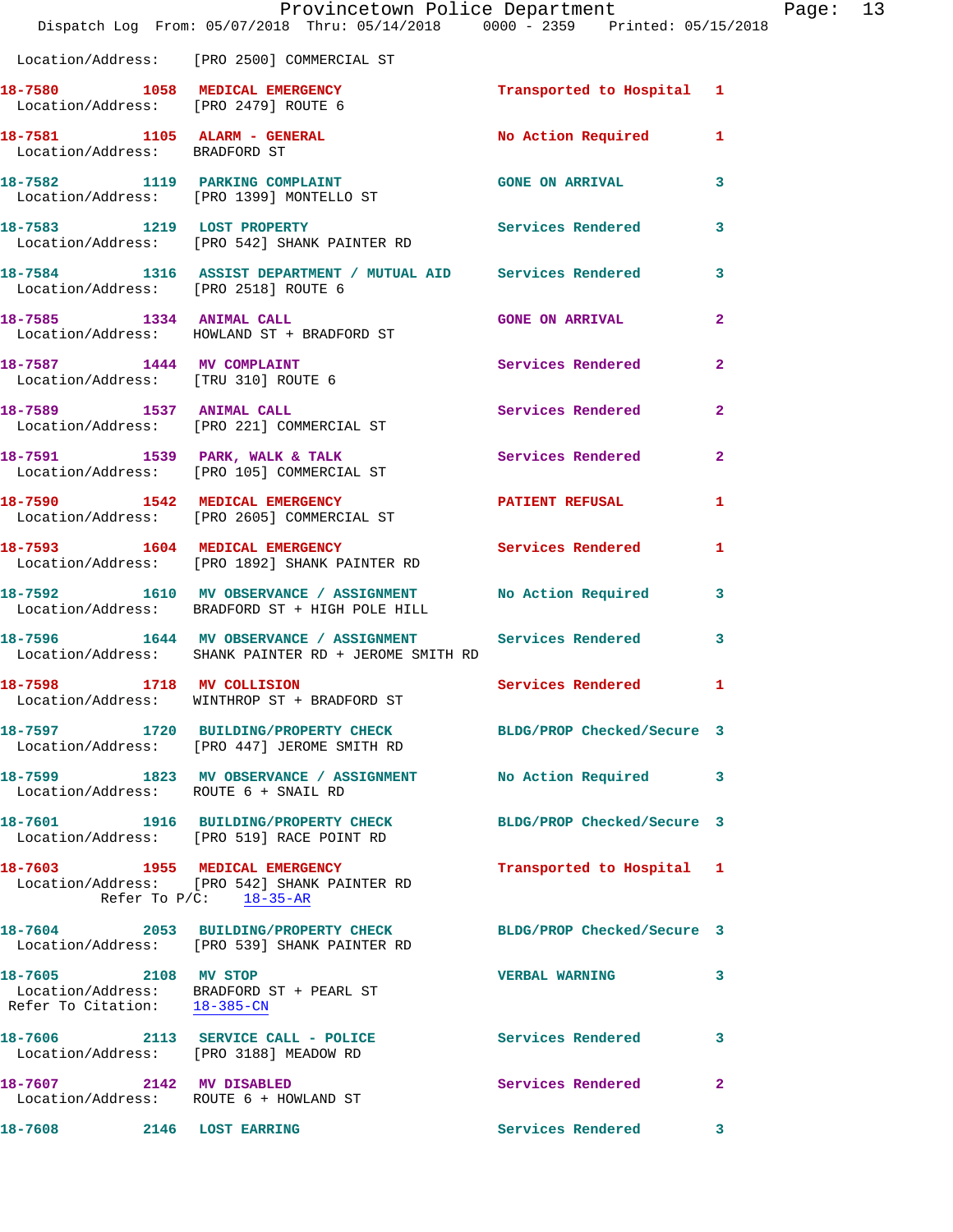|                                                              |                                                                                                                  | Provincetown Police Department |              | Page: 14 |  |
|--------------------------------------------------------------|------------------------------------------------------------------------------------------------------------------|--------------------------------|--------------|----------|--|
|                                                              | Dispatch Log From: 05/07/2018 Thru: 05/14/2018 0000 - 2359 Printed: 05/15/2018                                   |                                |              |          |  |
| Location/Address: [PRO 453] KILEY CT                         |                                                                                                                  |                                |              |          |  |
| 18-7609 2201 MV STOP                                         | Location/Address: [PRO 2540] RACE POINT RD                                                                       | Services Rendered 3            |              |          |  |
|                                                              | 18-7610 2220 SERVICE CALL - CRUISER Services Rendered<br>Location/Address: [PRO 542] SHANK PAINTER RD            |                                | 3            |          |  |
|                                                              | 18-7611 2242 ANIMAL CALL<br>Location/Address: [PRO 906] CREEK RD                                                 | Services Rendered              | $\mathbf{2}$ |          |  |
| For Date: $05/14/2018$ - Monday                              |                                                                                                                  |                                |              |          |  |
|                                                              | 18-7613 0011 BAR CHECK<br>Location/Address: [PRO 3443] COMMERCIAL ST                                             | BLDG/PROP Checked/Secure 2     |              |          |  |
|                                                              | 18-7614 0015 BUILDING/PROPERTY CHECK BLDG/PROP Checked/Secure 3<br>Location/Address: [PRO 1638] COMMERCIAL ST    |                                |              |          |  |
|                                                              | 18-7615 0025 BUILDING/PROPERTY CHECK Services Rendered 3<br>Location/Address: [PRO 3259] MACMILLAN WHARF         |                                |              |          |  |
|                                                              | 18-7616 0040 MV OBSERVANCE / ASSIGNMENT Services Rendered<br>Location/Address: [PRO 2494] BRADFORD ST            |                                | 3            |          |  |
|                                                              | 18-7617 0136 BUILDING/PROPERTY CHECK Services Rendered<br>Location/Address: [PRO 433] RYDER ST EXT               |                                | 3            |          |  |
|                                                              | 18-7618 0156 MV OBSERVANCE / ASSIGNMENT Services Rendered 3<br>Location/Address: BRADFORD ST + HOWLAND ST        |                                |              |          |  |
| 18-7619 0201 MV STOP                                         | Location/Address: [PRO 57] BRADFORD ST<br>Refer To Citation: $\frac{18-386-CN}{28}$                              | <b>VERBAL WARNING</b>          | 3            |          |  |
|                                                              | 18-7621 0245 BUILDING/PROPERTY CHECK BLDG/PROP Checked/Secure 3<br>Location/Address: [PRO 1778] SHANK PAINTER RD |                                |              |          |  |
| Location/Address: [PRO 554] TREMONT ST                       | 18-7620 0246 BUILDING/PROPERTY CHECK BLDG/PROP Checked/Secure 3                                                  |                                |              |          |  |
| Location/Address: [PRO 3921] ROUTE 6                         | 18-7622 0348 BUILDING/PROPERTY CHECK BLDG/PROP Checked/Secure 3                                                  |                                |              |          |  |
| Location/Address: ROUTE 6 + SNAIL RD                         | 18-7623 0451 MV OBSERVANCE / ASSIGNMENT Services Rendered                                                        |                                | 3            |          |  |
| Location/Address: [PRO 521] ROUTE 6                          | 18-7624 0530 BUILDING/PROPERTY CHECK Services Rendered                                                           |                                | 3            |          |  |
|                                                              | 18-7625 0702 GENERAL INFO<br>Location/Address: [PRO 542] SHANK PAINTER RD                                        | Services Rendered              | 3            |          |  |
|                                                              | 18-7627 0757 SERVICE CALL - POLICE<br>Location/Address: [PRO 569] WINSLOW ST                                     | Services Rendered              | 3            |          |  |
|                                                              | 18-7628 0812 FOLLOW UP<br>Location: [PRO 3431] LOPES SQUARE                                                      | Services Rendered              | $\mathbf{2}$ |          |  |
|                                                              | 18-7629 0835 LOST PROPERTY<br>Location/Address: [PRO 542] SHANK PAINTER RD                                       | Services Rendered              | 3            |          |  |
| Location/Address: [PRO 2779] COURT ST                        | 18-7630 0853 ANIMAL CALL                                                                                         | FOLLOW UP                      | 2            |          |  |
| Location/Address: [PRO 2479] ROUTE 6                         | 18-7631 0922 MV OBSERVANCE / ASSIGNMENT Services Rendered                                                        |                                | 3            |          |  |
| 18-7632 1001 HAZARDS<br>Location/Address: [PRO 3287] ROUTE 6 |                                                                                                                  | Services Rendered              | 2            |          |  |
|                                                              |                                                                                                                  |                                |              |          |  |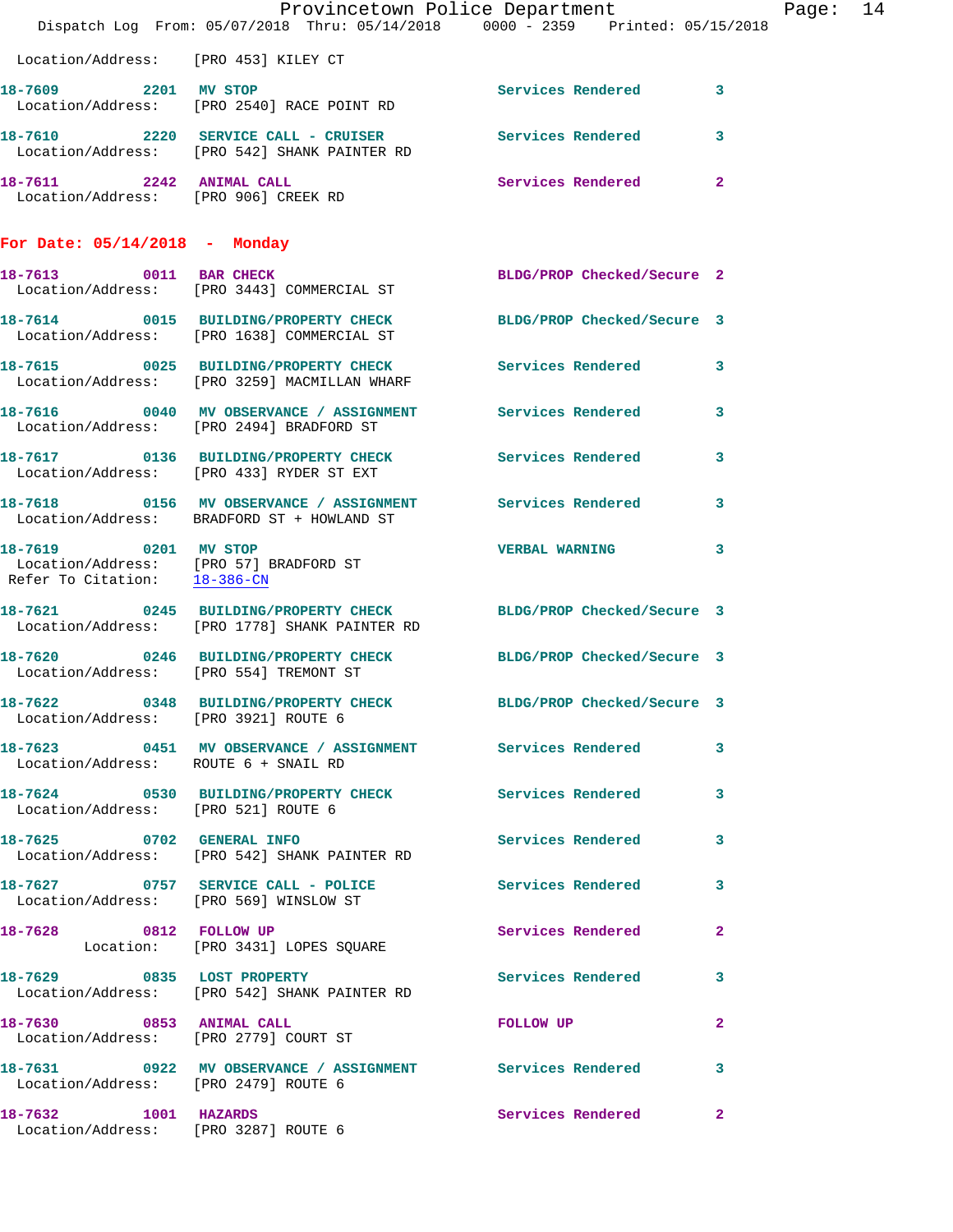| Provincetown Police Department                 |  |  |  |  | Page: $15$ |                                 |  |  |
|------------------------------------------------|--|--|--|--|------------|---------------------------------|--|--|
| Dispatch Log From: 05/07/2018 Thru: 05/14/2018 |  |  |  |  |            | 0000 - 2359 Printed: 05/15/2018 |  |  |
|                                                |  |  |  |  |            |                                 |  |  |

| Location/Address: ROUTE 6 + SNAIL RD                                                         | 18-7633 1037 MV OBSERVANCE / ASSIGNMENT Services Rendered 3                                                         |                             |              |   |
|----------------------------------------------------------------------------------------------|---------------------------------------------------------------------------------------------------------------------|-----------------------------|--------------|---|
|                                                                                              | 18-7634 1037 ASSIST DEPARTMENT / MUTUAL AID Referred to Other Agency 3<br>Location/Address: [OT] GAMMY'S LN + RT 28 |                             |              |   |
| 18-7638 1046 HAZARDS                                                                         | Location/Address: CARVER ST + COMMERCIAL ST                                                                         | Referred to Other Agency 2  |              |   |
|                                                                                              | 18-7635 1047 PARK, WALK & TALK<br>Location/Address: [PRO 204] COMMERCIAL ST                                         | <b>Services Rendered 22</b> |              |   |
| 18-7636 1048 MV STOP<br>Location/Address: [PRO 2479] ROUTE 6<br>Refer To Citation: 18-387-CN |                                                                                                                     | <b>VERBAL WARNING</b>       | 3            |   |
| 18-7639 1138 MV STOP<br>Location/Address: [PRO 2513] ROUTE 6<br>Refer To Citation: 18-388-CN |                                                                                                                     | <b>VERBAL WARNING</b>       | 3            |   |
| 18-7640 1143 MV STOP<br>Location/Address: [PRO 2518] ROUTE 6<br>Refer To Citation: 18-389-CN |                                                                                                                     | <b>VERBAL WARNING</b>       | 3            |   |
|                                                                                              | 18-7643 1237 PARK, WALK & TALK<br>Location/Address: [PRO 488] MAYFLOWER ST                                          | Services Rendered           | $\mathbf{2}$ |   |
|                                                                                              | 18-7644 1250 BUILDING/PROPERTY CHECK<br>Location/Address: [PRO 2493] BRADFORD ST                                    | Services Rendered           | 3            |   |
|                                                                                              | 18-7645 1314 MV OBSERVANCE / ASSIGNMENT Services Rendered<br>Location/Address: BRADFORD ST + SHANK PAINTER RD       |                             | 3            |   |
| 18-7646 1327 MV STOP<br>Location/Address: [PRO 521] ROUTE 6<br>Refer To Citation: 18-390-CN  |                                                                                                                     | <b>VERBAL WARNING</b>       | 3            |   |
| 18-7648 1417 MV STOP<br>Location/Address: [PRO 2518] ROUTE 6                                 |                                                                                                                     | No Action Required          | 3            |   |
| 18-7637 1435 AIRPORT COVERAGE                                                                | Location/Address: [PRO 516] RACE POINT RD                                                                           | <b>Services Rendered</b>    | 3            |   |
| 18-7649 1448 NOTIFICATION                                                                    | Location/Address: [PRO 3017] HARRY KEMP WAY                                                                         | Could Not Locate 3          |              | 1 |
| 18-7651 1545 ANIMAL CALL                                                                     | Location/Address: [PRO 659] OFF CEMETERY RD                                                                         | Transferred Custody         | 2            |   |
|                                                                                              | 18-7652 1549 SERVICE CALL - POLICE<br>Location/Address: GOSNOLD ST + COMMERCIAL ST                                  | Services Rendered           | 3            |   |
|                                                                                              | 18-7654 1550 MEDICAL EMERGENCY<br>Location/Address: [PRO 442] HARRY KEMP WAY                                        | Transported to Hospital 1   |              |   |
|                                                                                              | 18-7650 1551 BUILDING/PROPERTY CHECK<br>Location/Address: [PRO 3259] MACMILLAN WHARF                                | BLDG/PROP Checked/Secure 3  |              |   |
| 18-7653 1558 ASSIST CITIZEN                                                                  | Location/Address: [PRO 2483] COMMERCIAL ST                                                                          | Services Rendered           | 3            | 1 |
|                                                                                              | 18-7655 1716 SERVICE CALL - POLICE<br>Location/Address: [PRO 2610] BRADFORD ST                                      | Services Rendered           | 3            |   |
| 18-7656 1829 ANIMAL CALL                                                                     | Location/Address: [PRO 4033] BRADFORD ST                                                                            | Could Not Locate            | $\mathbf{2}$ |   |
|                                                                                              | 18-7657 1838 SERVICE CALL - POLICE<br>Location/Address: [PRO 542] SHANK PAINTER RD                                  | <b>Services Rendered</b>    | 3            |   |

Refer To P/C: 18-35-AR